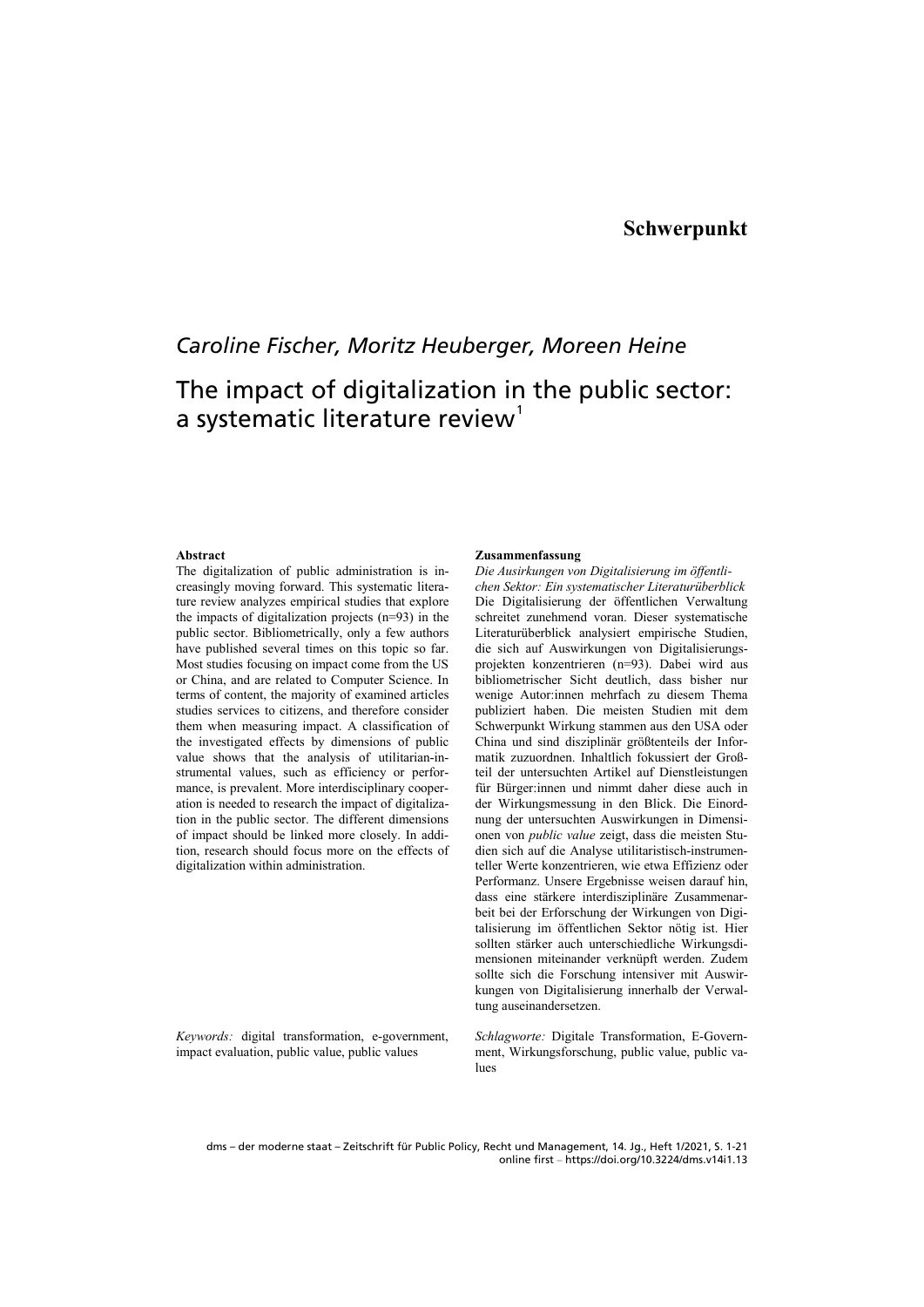#### 1 Introduction

E-records, online services, assisted decision making systems: Considerable technological advances have characterized the administrative modernization of recent years, both in research and in practice. The goals are manifold: Digitalization is associated with increased efficiency and performance, and better service delivery, but also with greater transparency, participation, and cooperation (Alcaide Muñoz, Rodríguez Bolívar & López Hernández, 2017; Kim & Lee, 2012). These goals are discussed as public values related to e-government in the literature (Twizeyimana & Andersson, 2019).

However, apart from plans, purposes, and intentions, we still lack knowledge about the actual impact of digitalization in public administration. Empirical e-government research mainly deals with questions of the status quo (Mergel, 2019), IT tools (Ølnes, 2016), citizens' or employees' expectations and acceptance (Heuberger & Schwab, 2021; Fischer et al., 2019), adoption (Jacob, Fudzee, Salamat & Herawan, 2019), and success criteria (Veeramootoo, Nunkoo & Dwivedi, 2018), but overlooks outcomes and impact. However, as Ibrahim Otieno and Elijah Omwenga (2014, p. 1) note, "assessment of impact is important to justify public fund expenditure and inform future projects."

By systematically analyzing research on the impact of digitalization in the public sector (N=93) in this article, we found that studies mainly analyze service provision and citizens as a target group of impact. They focus on impacts related to utilitarianinstrumental public values, such as efficiency and performance. However, we recognize disciplinary differences with regard to the analyzed values. We conclude that impacts with regard to different value dimensions need to be entangled and discussed together rather than separating them. That could, for example, be achieved by more interdisciplinary work. We also recommend taking the internal impact of digitalization into consideration to a greater extent, instead of mainly focusing on external effects.

The articles included in this symposium aim to close this research gap, at least to some extent. While the majority stems from Public Administration and Political Science, they focus on external as well as internal impacts of digitalization and acknowledge impacts on different dimensions of public value.

The remainder of this article is structured as follows. We first define and discuss terms related to e-government, digitalization, and the digitalization of public administration, that are often used interchangeably in the literature. Second, we introduce why it is essential to study the impact of digital transformation and what is meant by this term. After that, we describe the applied methodology for the systematic literature review. Next, we report and discuss the results. Finally, we present the articles encompassed in this symposium and highlight their joint contribution.

#### 2 Terms: From E to Digi

The literature uses many terms to describe the use of information and communication technology (ICT) to modernize administrative work: E-government, E-governance, Eadministration, E-service provision, E-democracy, digitization, digitalization, digital transformation, and digital government. *Electronic government* (e-government) and related terms developed in the early 1990s, when governments began to enter the world wide web as a fundamental element of governing electronically (Coursey & Norris, 2008,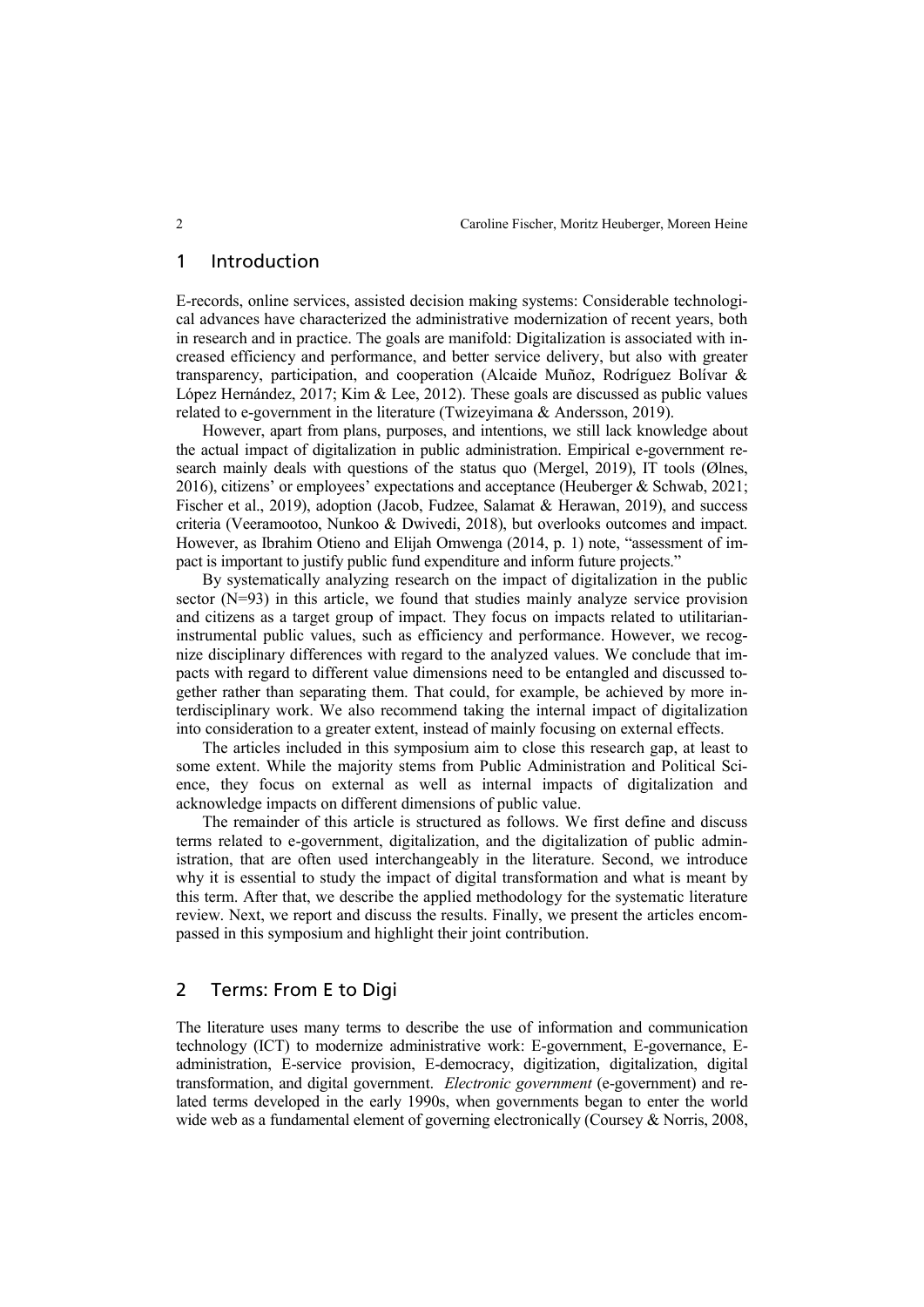p. 523). Broadly, e-government refers to efforts to make service delivery more efficient and accessible to citizens by using the web and ICTs (Meijer & Bekkers, 2015).

Models on e-government describe this construct as a linear, stepwise, and progressive process from an initial web presence to *information* provision, *interactivity,* and *transactional* service provision. With these higher levels of maturity, e-government evolves from a front-office issue (information on the website) to a combination of front and back-office solutions (Homburg*,* 2018, p. 353). However, "nearly all of the models become quite normative when describing a fully developed e-government, and they assert what e-government should become. The models implicitly presume that fully transactional systems are better and that more citizen interaction equals improved service" (Coursey & Norris, 2008, p. 524).

In some of these models of e-government, information, interaction, and transaction are followed by the stage of *transformation*, as a suggested endpoint of digitalization. Christopher Baum and Andrea Di Maio (2000) define transformation as a fundamental positive change in the interaction between citizens and governments accompanied by citizen-centricity, responsiveness, and increasing trust in government. However, beyond this normative idea, Kenneth Kraemer and John Leslie King (2006), for example, concluded that the ICT-driven government has changed little and, if anything, only reinforced existing power structures. According to Darrell West (2004, p. 15), "[…] it is difficult to determine how much innovation and over how long a period of time is required before something can be considered a 'complete change in character and condition,' the classic definition of transformation." Therefore, Frank Bannister and Regina Connolly (2014, p. 128) note, that transformation is not a binary categorization of missing or major change, but rather a continuum without a clear endpoint showing when exactly something becomes a radical change. Hence, it is often unclear in practice when the implementation of desirable values count as transformation or not.

The literature nowadays has mainly refrained from using the term 'e-government' and mostly uses terms related to digitalization (Lindgren, Madsen, Hofmann & Melin, 2019; Jehan & Alahakoon, 2020). In our point of view, three causes, apart from a general turn in language, can be identified for this terminological development:

- (1) Terms are connected with a certain image and, from the point of view of a majority of practitioners and researchers, e-government was never achieved and has, therefore, failed (Lips, 2012).
- (2) Technological change leads to new possibilities that have not been implied in models of e-government, such as mobile or ubiquitous computing (Kiki & Lawrence, 2006).
- (3) New demands with regard to transparency, participation, and collaboration exceeding traditional models of e-government have developed (Bertot, Gorham, Jaeger, Sarin & Choi, 2014).

*Digitization* is understood as the pure conversion of analog data for digital storage, hence, the electronic replication of existing analog structures and processes without further changes in the administrative, organizational, and process structures (Mergel, Edelmann & Haug, 2019, p. 12). Indeed, these efforts have already led to significant improvements in public organizations, for example, by saving time when transfering information. However, in this stage, it is often overlooked that an inefficient digital process is still an inefficient process, and advances provided by available technology aretoo much focused on.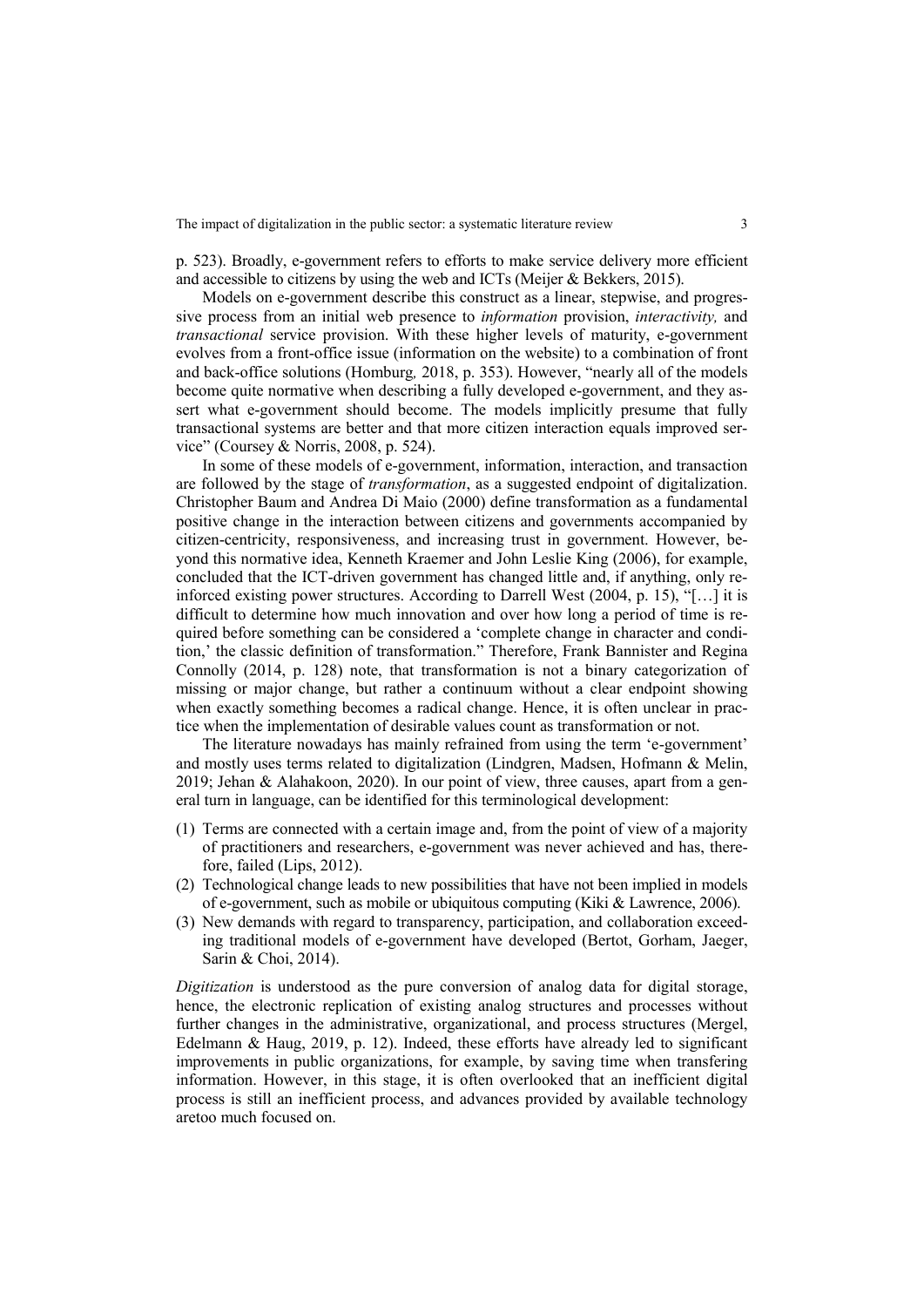In a further step, *digitalization* relates to the transformation of analog processes into digital processes by revising these processes and introducing new organizational models (Heuermann, 2018, S. 1). When processes are not only digitalized, but a more comprehensive institutional change takes place, we speak of *digital transformation.* This term considers not only organizational and processual change but also a major cultural change in public authorities, in personnel and qualification structures, in the interaction with citizens, and long-term changes in the performance of public service delivery. Hence, digital transformation is accompanied with considerable developments in the production of services and the associated interactions. Therefore, digital transformation focuses on the socio-technical nature of these changes instead of merely considering technical questions. However, as discussed above, a clear cut between digitalization and digital transformation is hard to define due to the relativity of what counts as a 'comprehensive' change. Similarly, empirical work to date faces the challenge of differentiating between these stages. Therefore, we use the term 'digitalization' in this article to describe the changes in public administration due to the use of ICT, and consider digital transformation to represent the impact stage of digitalization.

All in all, this overview of terms related to digital government shows that the field has still not agreed on a common definition and concepts remain fuzzy. However, the literature agrees that – whether for e-government or digitalization – one cannot identify an endpoint of digitalization that can be achieved by organizations, but rather describe continuing processes and dynamic models that can be clustered in certain waves and milestones. Yet, how can we claim to speak about the impact of such an ongoing process? How can we understand impact before we have reached the level of digital transformation? We argue that one can analyze continuous change and impacts that should be considered as interim and preliminary. However, there is also debate as to what is actually seen as the impact, in comparison to immediate outputs or outcomes, of a certain policy, an instrument or system in use. Therefore, we discuss this term in the following chapter and agree on a definition of impact as a continuum related to the idea of continuous digitalization of government.

## 3 Studying impact

There is no generally accepted model for defining the effects of interventions, in this case, measures in the context of digitalization. Short and medium-term effects are often referred to as outcomes, while long-term effects are called impacts (OECD, 2013). Further, outputs and outcomes mainly refer to effects within an organization or an interaction with stakeholders, whereas impact is related to more general effects on society. In this section, we show why assessing the impact of digitalization is a challenge and which approaches can be suitable to analyze the effects.

The timespan that is needed to obtain results and the longevity of effects are discussed in the literature (Belcher & Palenberg, 2018). Evaluation studies are often reduced to measuring output effects, mainly because of the limited time frame. However, effects might change over time and intended effects might need time to develop. An initial negative output of digitalization might, for example, be followed by a positive long-term impact and vice versa. For example, when a government implements a digital process, the costs of working with this new process might be higher in the beginning, as employees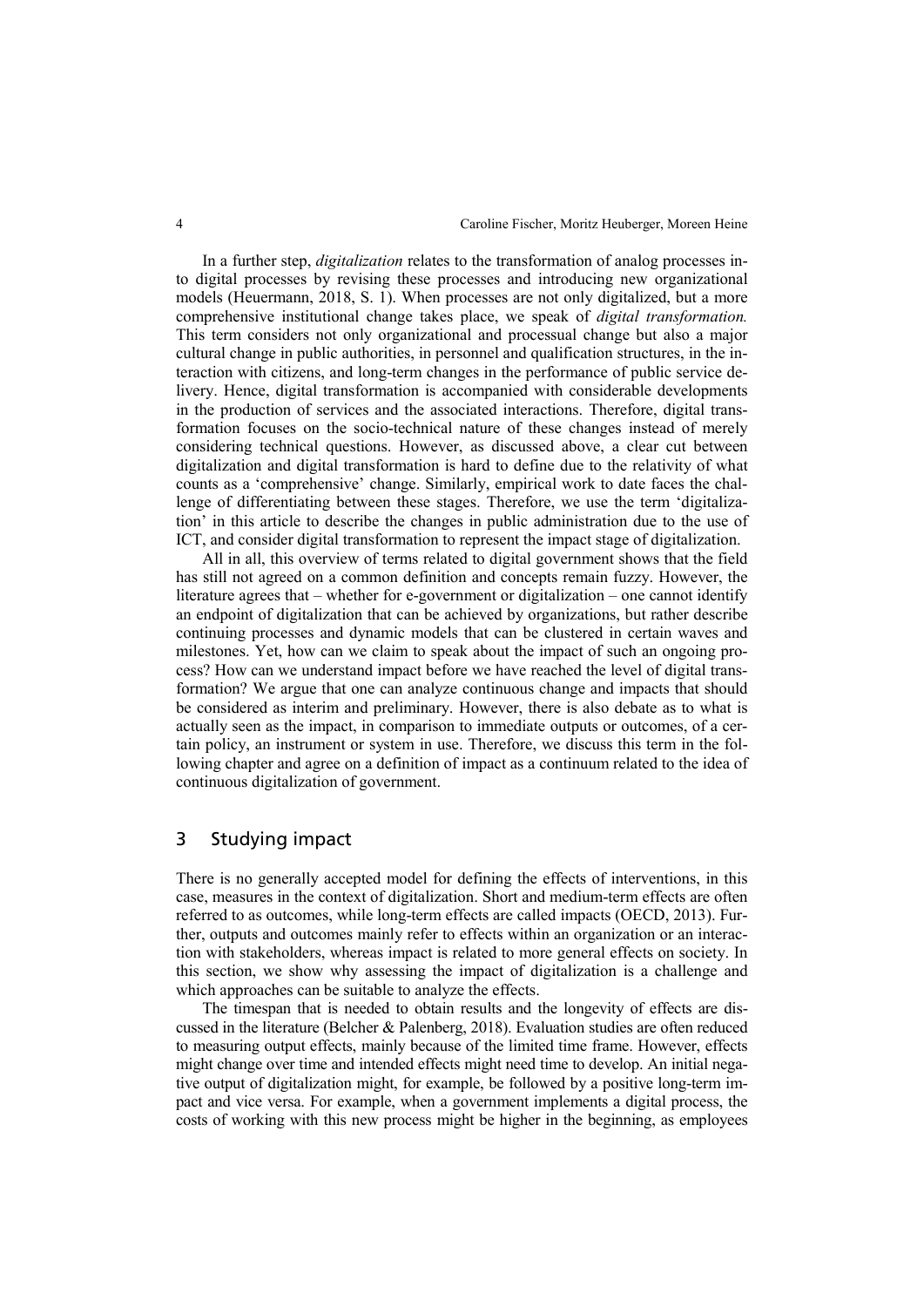have to get used to the new course of action. However, over time these initial costs might pay off and employees might save time with a more efficient process. Therefore, it has to be taken into consideration that the measurement of impact is always a snapshot of a certain point in time and effects of digitalization projects need to be evaluated continuously to get a more realistic view of the short- and long-term effects.

In this regard, the intentionality of the results as well as their directness are addressed in the literature, too (Belcher & Palenberg, 2018). While negative effects should usually not have been intended, but might occur anyway, that could also be true for positive effects that evolved unintentionally. Especially regarding public administration, where digitalization is complex and its impact often unpredictable, the process from inputs to impacts might be a game of trial and error, and emerge rather unplanned. This makes it all the more important to study impacts and their drivers to learn from these successes or failures.

To evaluate the benefits of digitalization projects, methods for economic evaluation are well-established in public sector organizations (Sterrenberg, 2017). However, they address less of a long-term and societal perspective, although qualitative criteria can be considered in addition to monetary ones. Therefore, they are suitable for evaluating output and outcome. Further, in Computer Science and related disciplines, the so-called Information Systems Success Model is established (Delone & McLean, 2003). This model distinguishes system quality, information quality and use, user satisfaction, individual impact, and organizational impact. Information systems success is a complex construct with multiple interdependencies between these dimensions and it is therefore necessary to examine the relations between them (Delone & McLean, 2003) instead of focusing on a single impact dimension only. However, we argue that the impact of information systems goes beyond individuals and organizations. Therefore, overarching impact categories that also address the societal level need to be considered – especially in the public sector context.

To differentiate between the effects at the impact stage more precisely, Public Value Theory (Moore, 2000) can make an important contribution. Public organizations should create public value(s), as this fulfills the needs and desires of citizens and businesses in their different stakeholder roles (e.g., as policy makers, as taxpayers, as inhabitants) (Twizeyimana & Andersson*,* 2019). We speak of multiple public values when specific dimensions are meant or particular target groups are addressed, and use the term 'public value' when the public in general is addressed (Bryson, Crosby & Bloomberg, 2014, p. 448). Through digitalization and related opportunities to participate and co-create, "the creation of public value, in turn, becomes more networked, more open, and more participative [for different stakeholders]" (Boin et al., 2020, p. 360). The use of Public Value Theory within digital government research is well established (Cordella & Bonina, 2012; Bannister & Connolly, 2014; Ranerup & Henriksen, 2019). While Public Value Theory focuses on how to serve the public interest, on how the government creates and sustains value on behalf of the public (Nabatchi, 2018, p. 60), an emerging stream of literature on *public values* (Bozeman, 2007) is aimed at "identifying and enacting those values qualifying as public values" (Fukumoto & Bozeman, 2019, p. 635). According to Tina Nabatchi (2018), public values describe a normative consensus of a society and are based on emotional and rational assessment by individual persons. Overall, there is already considerable research on the relationship between public sector values and digitalization initiatives (Twizeyimana & Andersson*,* 2019).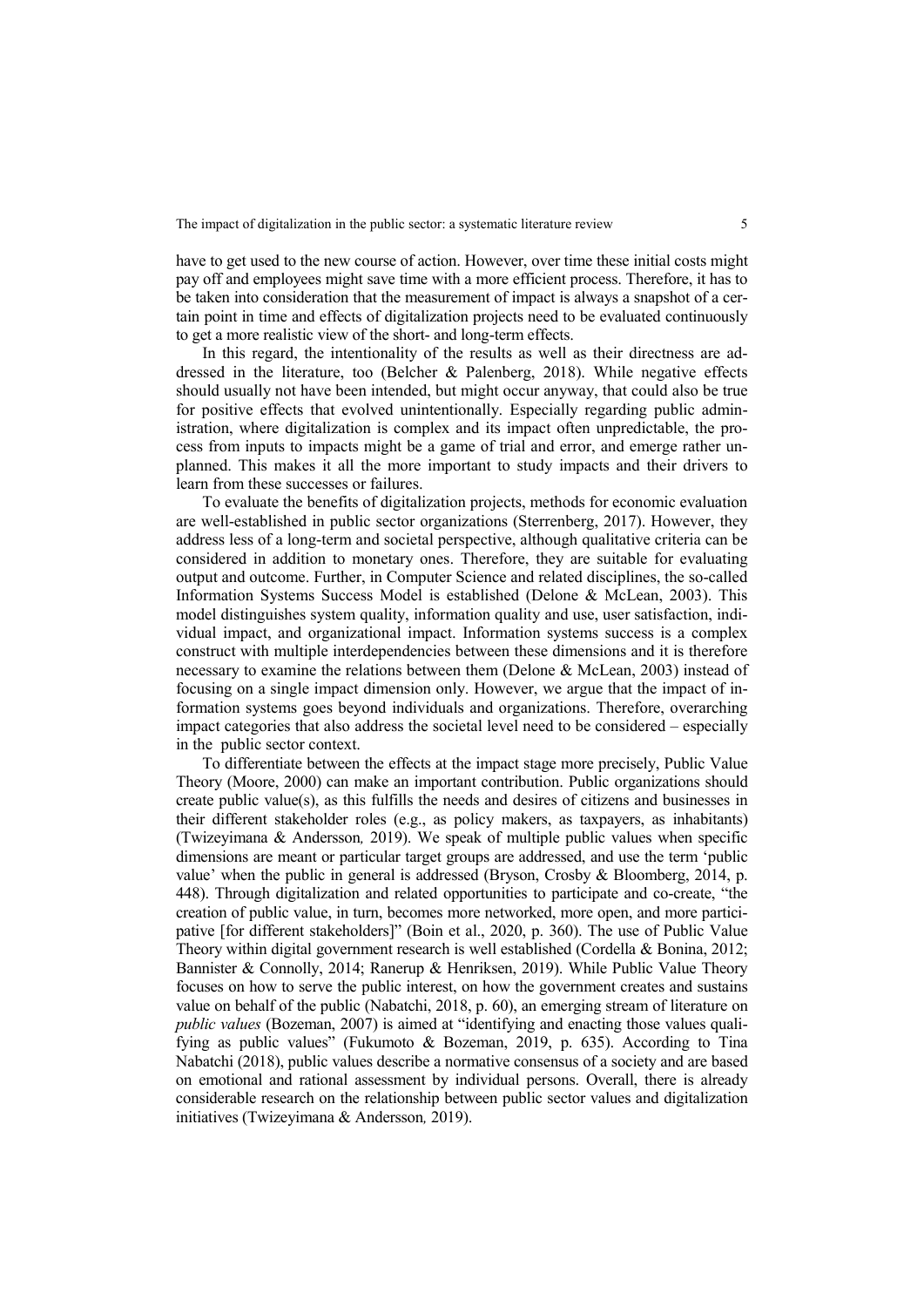Several authors sought to list and sort public values (for an overview: *Fukumoto & Bozeman,* 2019). For example, Timo Meynhardt (2009) distinguishes between public values according to four dimensions of value creation: the moral-ethical, hedonisticaesthetical, utilitarian-instrumental, and political-social dimensions. These dimensions are derived from needs theory. We selected this approach since the author develops building blocks for a non-normative public value theory and also explicitly considers contradictory values. Moral-ethical values focus on a positive self-concept and a consistent relationship between the self and the environment. With regard to e-government, this concerns issues of trust and corruption, for example. Hedonistic-aesthetic values address positive emotions and the experience of self-efficacy, which in the context of e-government includes user satisfaction and quality of life. Utilitarianinstrumental values mean the ability to achieve desired outcomes and thus focus, for example, on service delivery. Political-social values are based on the need for positive relationships in the community, e. g., participation in the context of e-government. By analysing the impact of digital government by means of public value, for example by using Meynhardt's (2009) dimensions of public values, impact analyses exceed intended goals and focus on more general societal impact thus helping to increase our understanding in the context of the impacts of e-government.

In our literature review, we consider output, outcome, and impact, and analyze them in terms of the public value dimensions presented because this allows for a detailed analysis at the results level. However, we define the impact of digitalization as a continuum without a clear start and endpoint. We also take into account both intended and unintended effects.

## 4 Methodological approach

For the systematic literature review on the impact of digitalization in public administration, we used Web of Science as a database. Web of Science is both a reliable and easily verifiable source, as relevant indices are included, and the metadata necessary for further analysis is available. We selected relevant indices for the interdisciplinary field of digital government research from a Social Science, and Management and Information Systems perspective: SSCI, SCI-Expanded, CPCI-S, CPCI-SSH. These indices include both peer-reviewed journals and indexed conference proceedings.

To guide the search, we identified three groups of keywords in an inductive manner (see *Table 1*). They represent (a) the impact and effect dimension of the search, as well as (b) the digital government dimension, and (c) include empirical articles only. The latter was chosen to focus on empirical findings, instead of theoretical impact. Within the three groups, "OR"-operators were used, while the groups themselves were connected with "AND"-operators.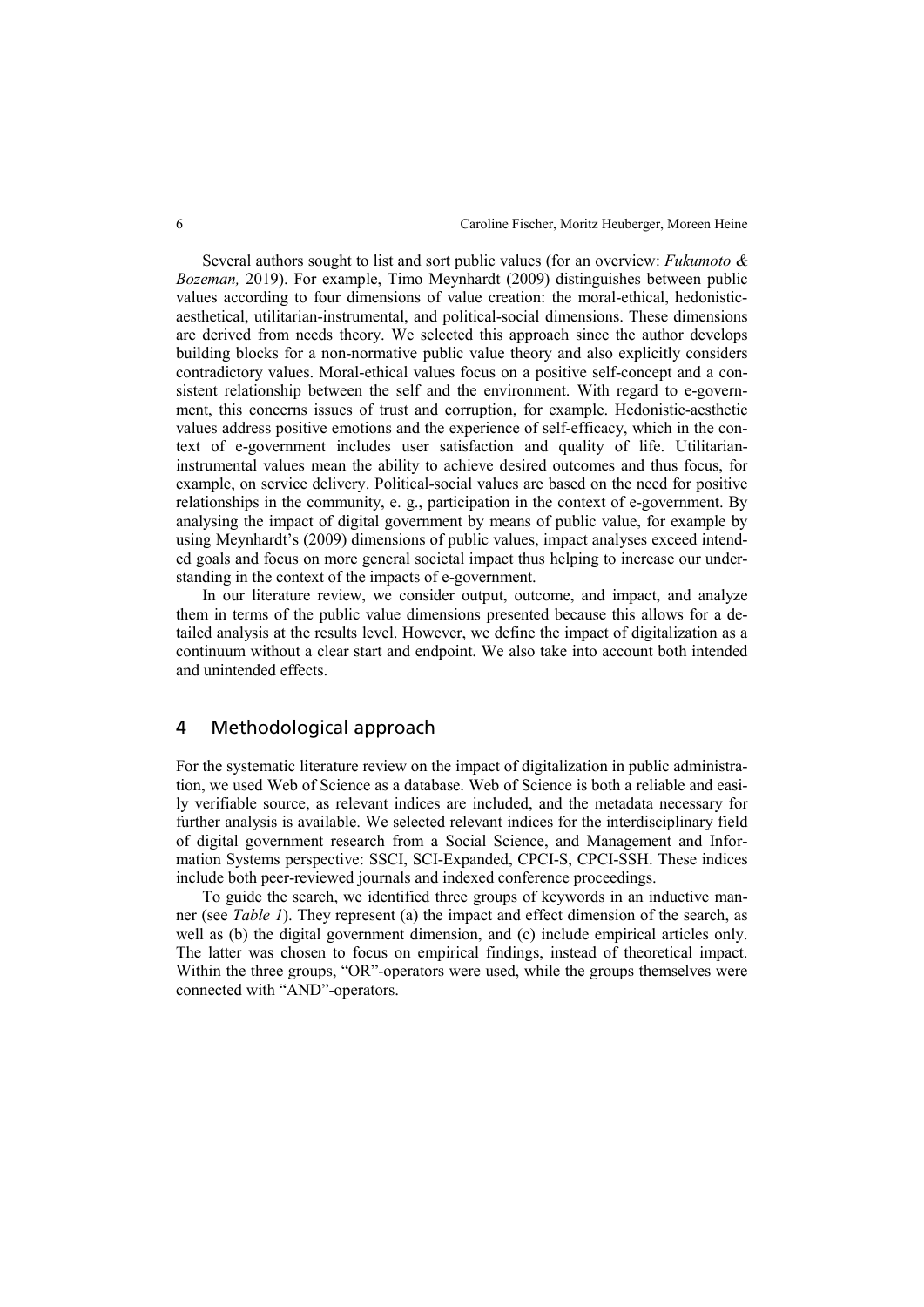| (a) focus on impact                          |         | (b) focus on digital government                                         |          | (c) empirical articles                                                                         |
|----------------------------------------------|---------|-------------------------------------------------------------------------|----------|------------------------------------------------------------------------------------------------|
| impact*<br>effect*<br>outcome*<br>implement* | ng<br>T | "digit" + public"<br>"digit* administrati*"<br>$egov^*$<br>$e$ -gov $*$ | and<br>ब | empiri*<br>"case stud*"<br>interview*<br>survey<br>experiment<br>statistic*<br>"data collect*" |

*Table 1*: Keywords for the systemic literature search

*Source*: Own illustration.

The results of the search, conducted on December  $1<sup>st</sup>$ , 2020, were filtered by category, representing the research fields of interest – excluding literature focusing on primarily technical issues. We filtered for Public Administration, Political Science, Computer Science, Information Systems, Management, Information Science, and Library Science, which led to 800 results. *Figure 1* illustrates the following process. We limited the timeframe to the last 10 years (2011-2020) because we suppose that, due to the technological state of the art before this timeframe, no impact of digitalization can be observed. That resulted in 645 entries.





*Source*: Own illustration.

The complete list was cleaned by the authors, selecting only the articles examining impacts or effects of digital government measures. Here, every article was coded by at least two of the authors in at least two rounds of coding. The final list contains 93 studies.

As this literature review wants not only to present a bibliometric analysis of the selected articles, but also regarding content to generate rich knowledge on the analyzed topic, we additionally coded the articles according to the following content-related categories: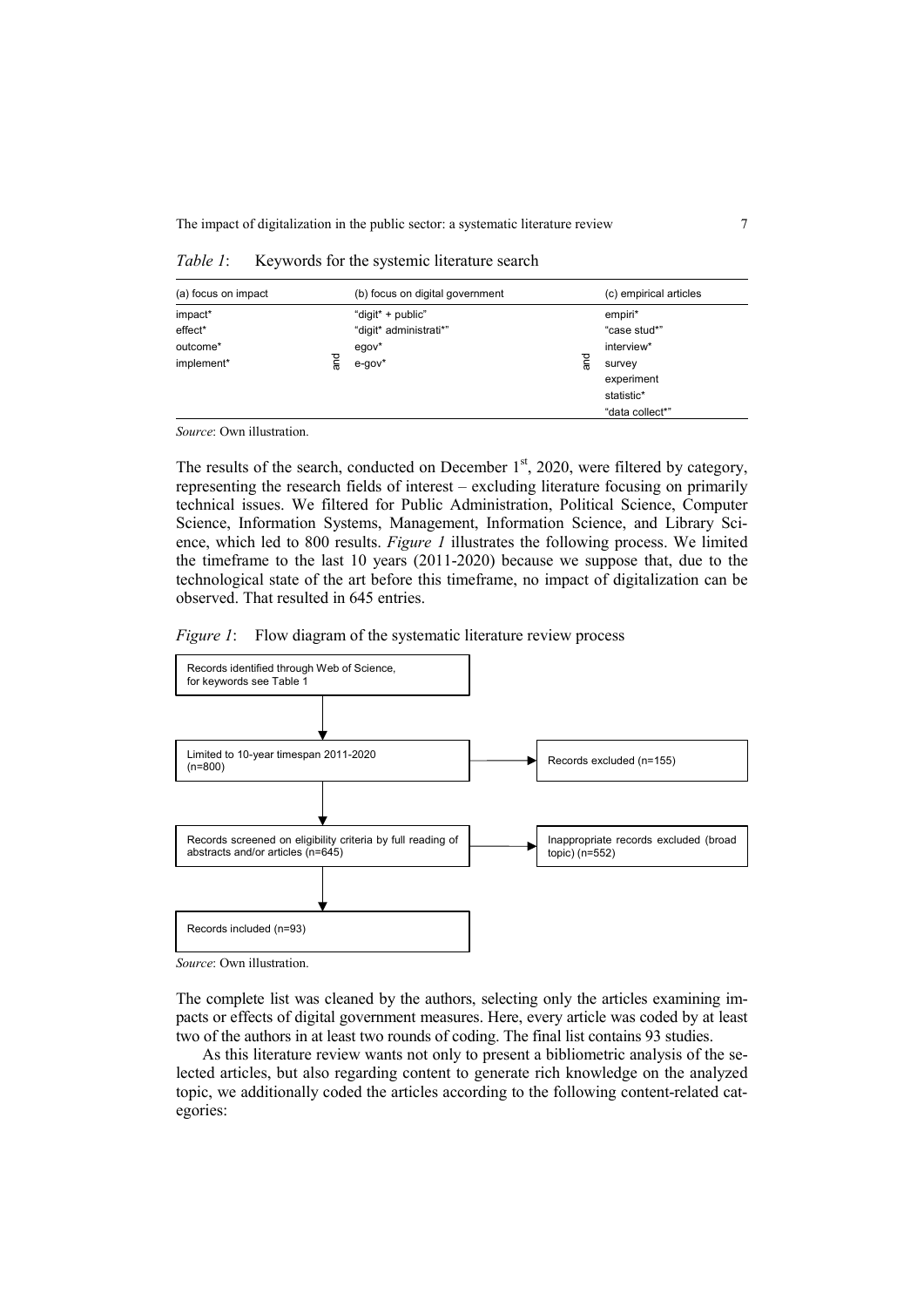First of all, *digitalization* in government was specified We inductively created a typology of digitalization objects. Herein, we sorted the entries according to their focus on either (a) digitalization of service provision, (b) open government and e-participation or (c) digitalization of internal administrative processes. Additionally, the target group of digitalization effects was coded according to their relationship with the gov-ernment: G[2](#page-16-1)C (including C2G), G2B (including B2G), G2G or internal actors.<sup>2</sup>

Second, we specified the analyzed *impact*. Impact was categorized as either intended, unintended or missing. Furthermore, we separated the studied impacts according to the public values they create or foster. Based on the value scheme provided by Meynhardt (2009), public value creation was clustered into four different dimensions: moral-ethical values (such as trust), hedonistic-aesthetic values (such as user satisfaction), utilitarian-instrumental values (such as service delivery), and political-social values (such as participation).

Third, the *methodological* approach (qualitative, quantitative or mixed methods) was categorized, as well as the differentiation between single and multiple case studies.

The sample of the articles used in this review, as well as the detailed codings of the articles are accessible and reusable (Fischer, Heuberger & Heine*,* 2021) to ensure the transparency and reproducibility of our findings.

### 5 Results

We identified 93 pieces of published peer-reviewed literature (60 journal articles and 33 conference proceedings) on the reviewed topic. A first analysis of the quantity of articles on the impact of digitalization in governent by disciplines (*Figure 2*) shows that, especially, Computer and Information Science study this topic, whereas the focus on impact in digitalization seems to be a minor topic in Business Administration and Economics.



*Figure 2*: Articles and conference proceedings sorted by research area, n=93.

*Source*: Own illustration.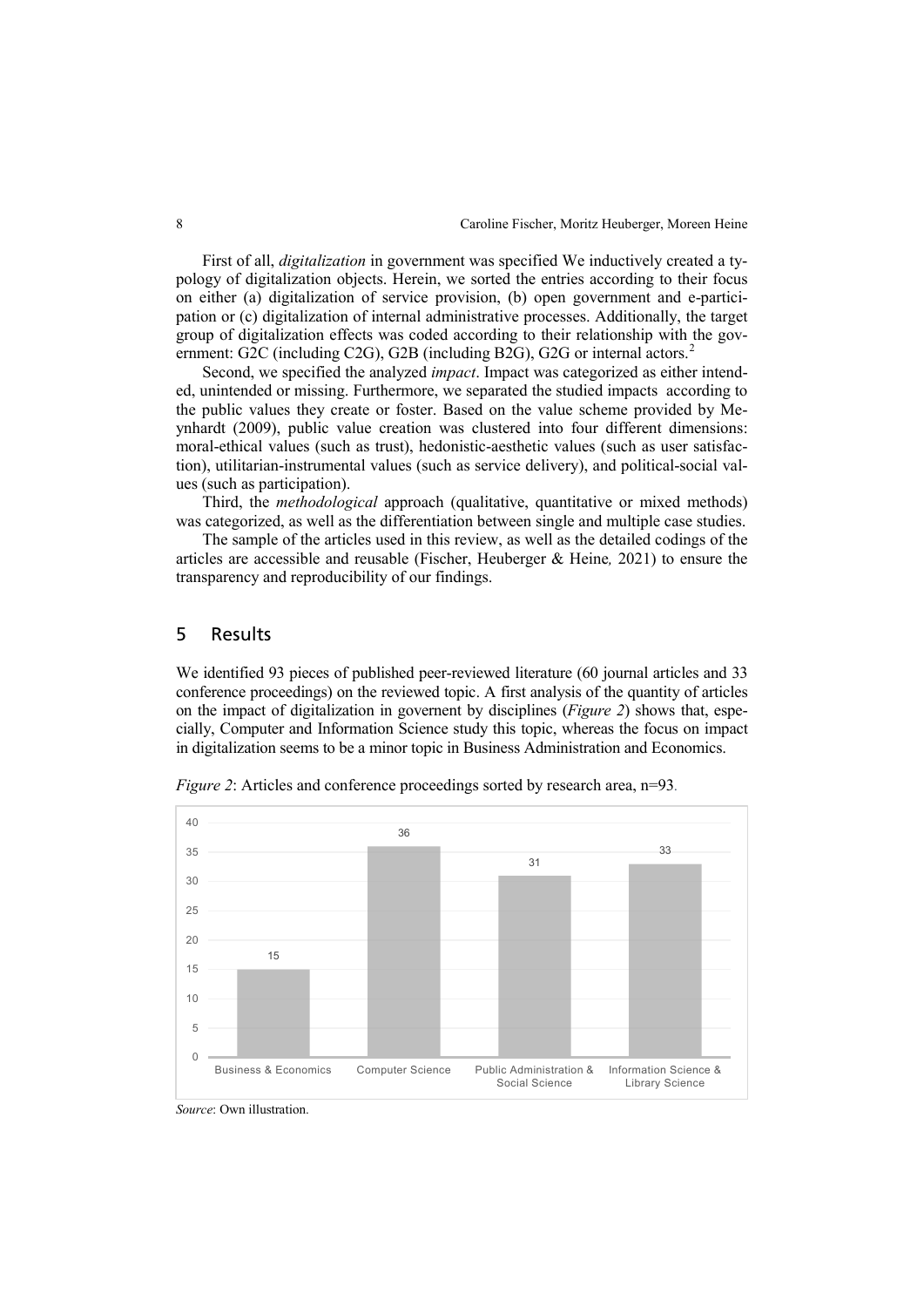While the total citations for all 93 papers sums up to 1,172, the 33 conference articles count only 34 citations in total (2.9%), showing their lower relevance compared to the journal articles. In Computer Science and Public Administration & Social Science, conference proceedings present the majority of publications (69% and 55%), while journal articles dominate in the other two disciplines (87% in Business & Economics and 90.91% in Information Science and Library Science). This finding is quite atypical for these disciplines, especially for Public Administration and Social Sciences, and may be explained by the specificity of the topic at hand.

Sorting the papers according to the number of their citations (see *Table 2*) and including only the ones with higher numbers of citations (>10 citations), the areas of Business & Economics (7 frequently cited/15 papers in total) and Information Science (13 frequently cited/33 in total) are overrepresented, compared to Computer Science (8 frequently cited/36 in total) and Public Administration (7 frequently cited/31 in total), which could be expected in accordance with the relation between journal articles and conference proceedings we found in these disciplines. Furthermore, these citation rates might potentially occur due to the different 'citation cultures' in these disciplines.

The methodological approach of a study was found to be another indicator for high numbers of citations. While the distribution of quantitative and qualitative articles is relativily similar (47 quantitative, [3](#page-16-2)9 qualitative,  $\overline{4}$  mixed metods) in the sample<sup>3</sup>, 40% of the quantitative papers (n=19) and only 18% of the qualitative papers (n=7) and none of the mixed method papers are frequently cited.

Finally, the research focus of the paper was found to impact the citation rates: Sorting by the kind of digitalization, we observe a majority of citations for articles on service provision (51), followed by open government (36) and internal processes (24). Focusing on types of digitalization, we find that only two papers paying attention to internal digitalization are frequently cited (8%), while the numbers of frequently cited papers are much higher for service provision (16; 31%) and open government (15; 42%).

| No. of<br>citations | No. of papers                  | <b>Example articles</b>                                                                         |
|---------------------|--------------------------------|-------------------------------------------------------------------------------------------------|
| $>50$               | 8                              | Ahn & Bretschneider (2011); Morgeson, VanAmburg & Mithas (2011); Reddick &<br>Turner (2012)     |
| 10-49               | 20                             | Feeney & Welch (2016); Gandía, Marrahí & Huguet (2016); Smith (2011)                            |
| $2 - 9$             | 21                             | Reddick, Abdelsalam & Elkadi (2011); Tai, Porumbescu & Shon (2020); Yeo & Mar-<br>quardt (2015) |
| 1                   | 14                             | Allen, Tamindael, Bickerton & Cho (2020); Effah, Owusu-Oware & Boateng (2020)                   |
| 0                   | 30 (12 from 2019)<br>or newer) | Kanungo & Jain (2012); Kompella (2020); Thijssen & van Dooren (2016)                            |

*Table 2*: Distribution of citations across the sample

*Source*: Own illustration.

Taking the analysis of these four research areas further and comparing them to the kinds of digitalization studied in the included articles, we see a general focus on service provision and a dominance of Computer Science in the field of internal impact research (*Table 3*).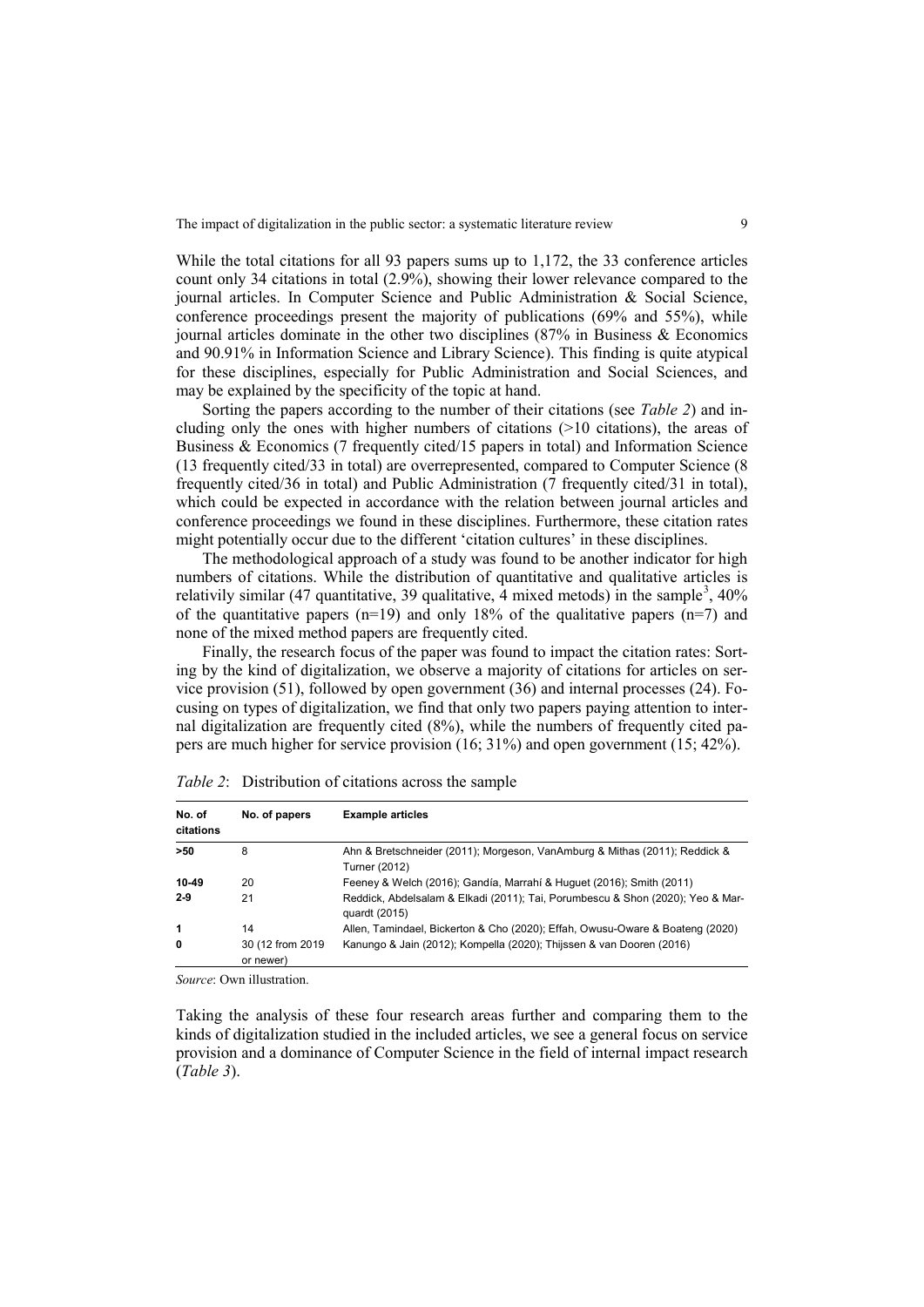|                                                   | <b>Service Provision</b> | <b>Open Government</b> | Internal |  |
|---------------------------------------------------|--------------------------|------------------------|----------|--|
| <b>Business &amp; Economics</b>                   |                          |                        | 4        |  |
| <b>Computer Science</b>                           | 17                       | 13                     | 13       |  |
| <b>Public Administration &amp; Social Science</b> | 16                       | 13                     | 6        |  |
| <b>Information Science &amp; Library Science</b>  | 21                       | 13                     |          |  |

*Table 3*: Pivot table of the relationship between discipline and kind of digitalization studied

*Source:* Own illustration.

In identifying relevant authors on the impact of digitalization within government, five authors can be found as (co)authors of at least two articles each: George Christopher G. Reddick (US; 72 and 8 citations), Gohar Feroz Khan (South Korea; 46 and 31 citations), Gregory A. Porumbescu (US; 14 and 5 citations), Jing Fan (China; 28 and 0 citations), and Tino Schuppan (Germany; 1 citation each). All other authors had only a single appearance in our sample.

The relevant conference proceedings with at least two appearances in the list of our selected articles are:

- ‒ Annual Hawaii International Conference on System Sciences (HICSS)
- ‒ Annual International Conference on Digital Government Research (Dgo)
- ‒ European Conference on e-Government (ECEG)
- ‒ International Conference on Theory and Practice of Electronic Governance (ICE-GOV).

These conferences are mainly related to Computer Science research and also wellknown apart from this focus on the impact of digitalization in government.

And finally, the dominant journal in our sample is  $-$  by far  $-$  Government Information Quarterly, contributing 21 articles with 473 citations in total, while other journals with a priority in this field cannot be identified (see *Table 4*).

Shifting the focus to the geographical origins of the research, the country of the scientific institution with which the first author is affiliated, according to the authors' information, was selected. The US, China, and the UK can be identified as three major countries of origin (*Figure 3*). Looking only at articles with higher numbers of citations (>10), we can identify a clear dominance of the US (8), followed by China and South Korea (4).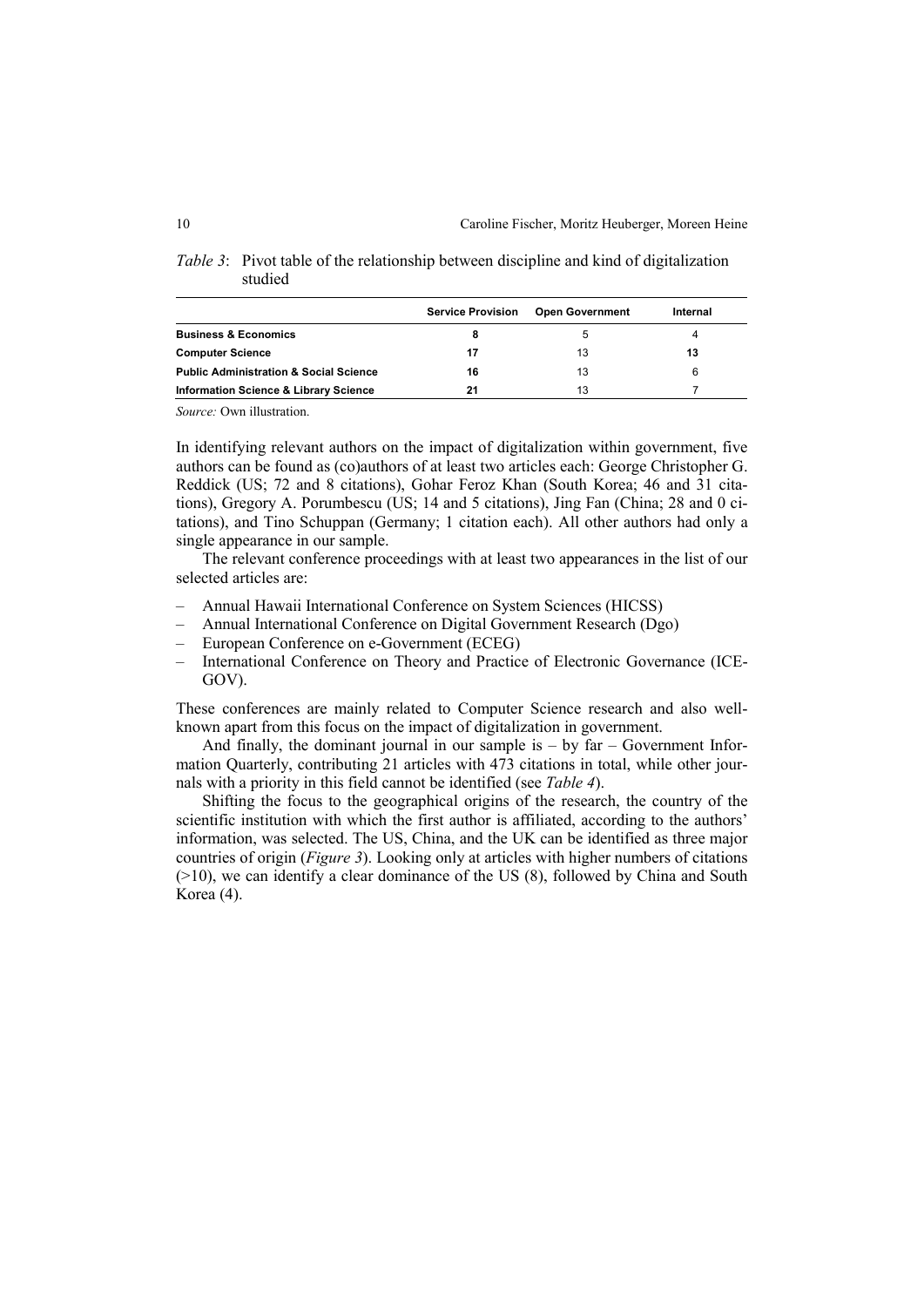| Journal title                                                 | <b>N</b> articles | Accum.<br>citations | Aver, citations<br>per article |
|---------------------------------------------------------------|-------------------|---------------------|--------------------------------|
| <b>Computer Science</b>                                       |                   |                     |                                |
| <b>IEEE ACCESS</b>                                            | $\overline{2}$    | 37                  | 18.5                           |
| ONLINE INFORMATION REVIEW                                     |                   | 46                  | 46.0                           |
| SOCIAL SCIENCE COMPUTER REVIEW                                | 1                 | 31                  | 31.0                           |
| Computer Science; Business & Economics                        |                   |                     |                                |
| JOURNAL OF INFORMATION TECHNOLOGY                             | 1                 | 29                  | 29.0                           |
| <b>INFORMATION &amp; MANAGEMENT</b>                           |                   | 28                  | 28.0                           |
| ELECTRONIC COMMERCE RESEARCH AND APPLICATIONS                 |                   | 18                  | 18 <sub>0</sub>                |
| <b>INTERNET RESEARCH</b>                                      |                   | 17                  | 17.0                           |
| JOURNAL OF ORGANIZATIONAL AND END USER COMPUTING              | 1                 | 14                  | 14.0                           |
| Information Science and Library Science; Business & Economics |                   |                     |                                |
| <b>INFORMATION SYSTEMS RESEARCH</b>                           | 1                 | 66                  | 66.0                           |
| <b>GOVERNMENT INFORMATION OUARTERLY</b>                       | 21                | 473                 | 22.5                           |
| <b>INFORMATION TECHNOLOGY FOR DEVELOPMENT</b>                 | 3                 | 14                  | 4.7                            |
| Public Administration & Social Science                        |                   |                     |                                |
| PUBLIC PERFORMANCE & MANAGEMENT REVIEW                        | $\overline{2}$    | 74                  | 37.0                           |
| PUBLIC MANAGEMENT REVIEW                                      | 2                 | 19                  | 9.5                            |
| JOURNAL OF PUBLIC ADMINISTRATION RESEARCH AND THEORY          |                   | 99                  | 99.0                           |
| PUBLIC ADMINISTRATION REVIEW                                  |                   | 84                  | 84 0                           |
| AMERICAN REVIEW OF PUBLIC ADMINISTRATION                      |                   | 22                  | 22.0                           |
| LEX LOCALIS-JOURNAL OF LOCAL SELF-GOVERNMENT                  |                   | 15                  | 15.0                           |
| PUBLIC ADMINISTRATION AND DEVELOPMENT                         |                   | 8                   | 8.0                            |

|  | Table 4: List of journals, sorted by discipline, articles, and accumulated citations |  |  |  |  |  |
|--|--------------------------------------------------------------------------------------|--|--|--|--|--|
|--|--------------------------------------------------------------------------------------|--|--|--|--|--|

*Source*: Own illustration.



*Figure 3:* Studies sorted by affiliation of the first author.

*Note:* Other countries (with fewer then 3 articles): n=25. *Source*: Own illustration.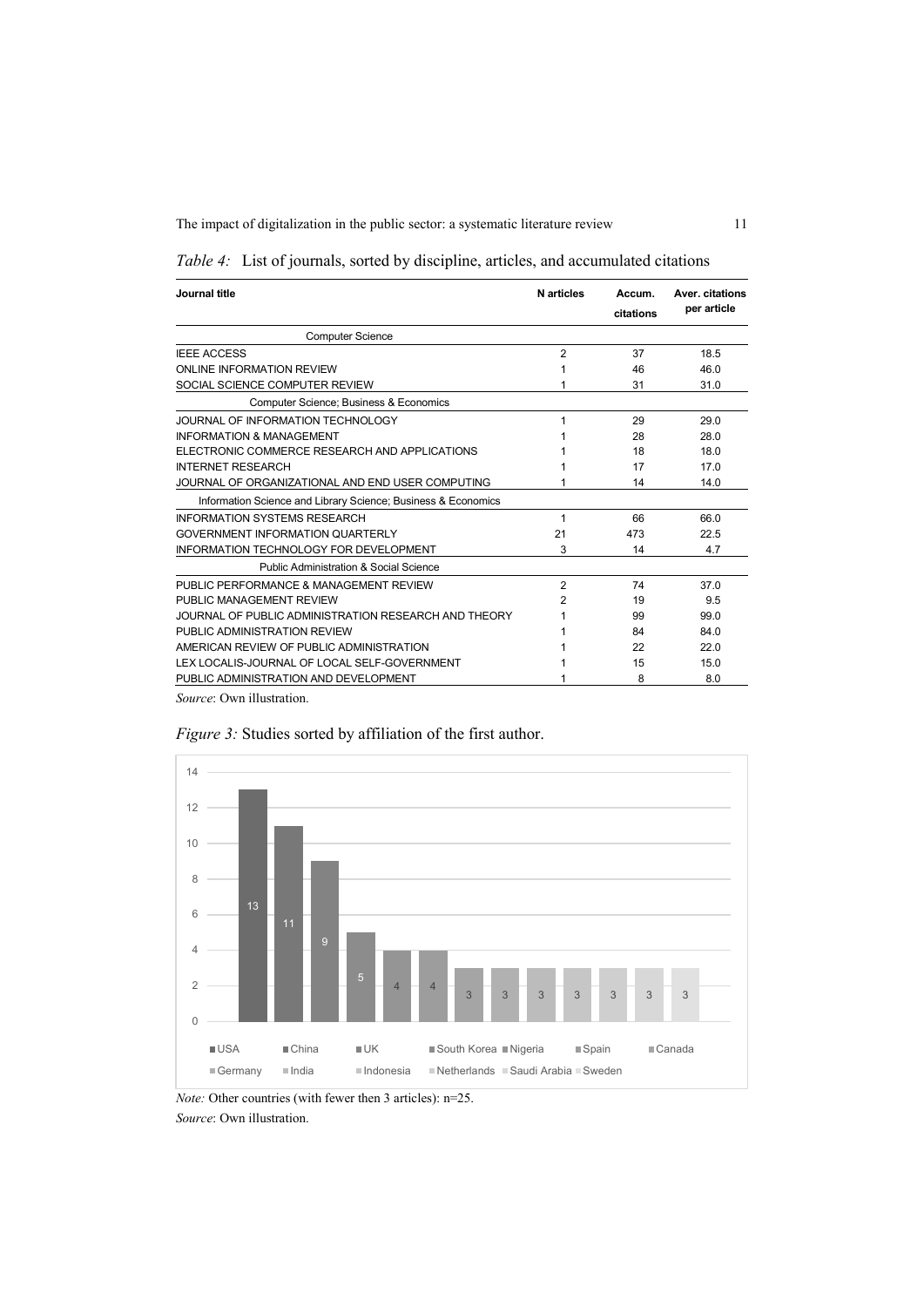The target groups, i. e. the ones which are mainly affected by the impact of the digital change in the selected studies, are in 63 cases (68%) citizens (G2C/C2G-interaction), followed by governmental actors such as other agencies or public institutions (G2Ginteraction) with 14 cases (15%), internal actors in the same organization ( $n=12$ ; 13%), and businesses (G2B; B2G: n=6; 6%).

The impact analyzed in the selected studies was mostly intended (n=72; 77%; *Song & Lee,* 2016) and only in twelve cases (93%) unintended (Klischewski, 2014). In nine cases (10%) the analyzed impact could not be observed (Morgeson, VanAmburg & Mithas, 2011). However, we suppose that a publication bias with regard to null findings exists also within this field of research and we therefore do not expect the distribution we found between effects and non-effects, intended and unintended effects, to be representative.

Clustering the impacts according to the created categories of public value creation, a focus on utilitarian-instrumental values (higher efficiency, performance) can be found  $(n=47; 51\%)$ , followed by politico-social values  $(n=28; 30\%;$  better participation, transparency), moral-ethical values (n=28; 30%; higher trust, anticorruption), and hedonisticaesthetic values (n=21; 23%; user satisfaction, quality of life). Sorting these impacted values according to the kind of digitalization (service provision, 89%; open government, 55%; internal, 29%), we can observe a certain pattern: Utilitarian-instrumental values are dominant for the impacts and effects of both service provision and internal digitalization projects (see *Table 5*), while open government projects are mainly shaped by politicosocial values. Hedonistic-aesthetic values are primarily connected with service provision, while moral-ethical values can be found in both service provision and open government projects but significantly less in internal digitalization projects.

|                          | moral-ethical<br>values | hedonistic-<br>aesthetic values | utilitarian-<br>instrumental values | political-social<br>values | sum |
|--------------------------|-------------------------|---------------------------------|-------------------------------------|----------------------------|-----|
| <b>Service Provision</b> | 14                      |                                 | 32                                  | 10                         | 83  |
| <b>Open Government</b>   | 14                      |                                 | 11                                  | 22                         | 51  |
| Internal                 |                         | 3                               | 19                                  |                            | 27  |
| sum                      | 32                      | 24                              | 62                                  | 33                         |     |

*Table 5*: Pivot table of the relationship between public values and the kind of digitalization studied

*Note:* Both multiple value dimensions and multiple kinds of digitalization are possible, leading to higher sums than cases; 20 studies were found to study more than one dimension, but no study considered all four dimensions.

*Source:* Own illustration.

Combining both the geographical origin and the dimension of the analyzed public values, we find that Chinese research mainly focuses on utilitarian-instrumental values (7 studies out of 11), while studies from the US focus more on moral-ethical values (7 studies out of 13).

Comparing the different types of values with the research area, only Public Administration shows a rather balanced picture (*Table 6*), while the other three areas have a tendency to produce studies on utilitarian-instrumental value creation. Hedonisticaesthetic values, on the other hand, are underrepresented in all four research areas. Hence, research onuser satisfaction , for example, is not very prominent in our sample.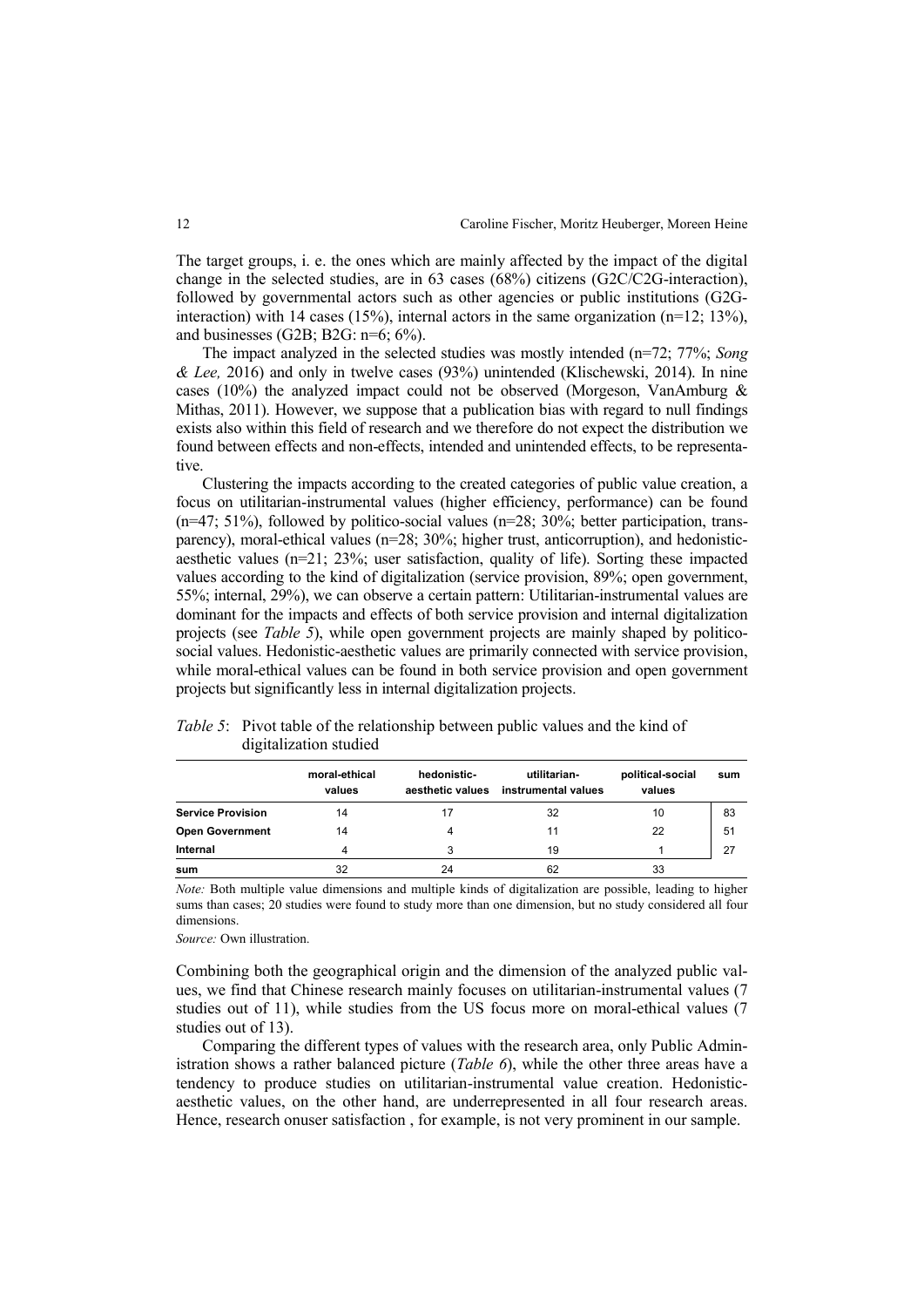|                                                             | moral-ethical<br>values | hedonistic-<br>aesthetic values | utilitarian-<br>instrumental values | political-social<br>values |
|-------------------------------------------------------------|-------------------------|---------------------------------|-------------------------------------|----------------------------|
| <b>Business &amp; Economics</b>                             | 3                       | 3                               |                                     | 5                          |
| <b>Computer Science</b>                                     | 9                       | 8                               | 18                                  | 11                         |
| <b>Public Administration &amp;</b><br><b>Social Science</b> | 15                      | 6                               | 13                                  | 14                         |
| <b>Information Science &amp;</b><br><b>Library Science</b>  | 9                       |                                 | 19                                  |                            |

#### *Table 6*: Pivot table of the relationship between public values and disciplines

*Source:* Own illustration.

### 6 Discussion and Implications

Our analysis of the literature on the impact of digitalization in government within the last ten years showed that the playing field is rather small. Few studies focus on the effect of digitalization in public administration. Similarly, the meta-analysis by Bernd Wirtz and Peter Daiser (2018) shows that comparatively little empirical e-government research is available. We narrow down the research field even further by focusing on digitalization impacts. Nevertheless, some insights can be derived that address the interdisciplinary perspective on e-government, consider the dimensions of public value, and make some observations about leading authors, journals, and conferences.

Digital transformation in the public sector is a highly interdisciplinary field. Even in the early e-government research in the 1990s, the topic was mainly dealt with by Computer Science, Information Science, and Information Systems research (Murphy & Hwang*,*  2017). Administrative and Social Sciences lagged behind. A similar picture emerges from our systematic literature review (*Figure 2*). Not much seems to have changed sincethe study of Philip Murphy and Sungsoo Hwang (2017), although they analyzed e-government research in general. More intensive cooperation, especially between Computer Science (and related disciplines) and Public Administration, would certainly be promising.

Looking at the results in detail discloses further differences between the disciplines. The dominance of public values per field of action (*Table 5*) and per discipline (*Table 6*) is hardly surprising. Open government addresses transparency, participation, and trusting cooperation, which predominantly corresponds to moral-ethical and political-social values. Service provision and internal digitalization are closely linked to the execution of concrete tasks within the framework of public service provision and the associated interaction between the different players. Accordingly, hedonistic-aesthetic and utilitarian-instrumental values are the main focus. Computer Science, Information Systems research, Information Science, and Library Science are design-oriented disciplines, i. e. they predominantly design functional and ideally attractive solutions that are oriented towards the service portfolio of public administrations (utilitarianinstrumental values). Public Administration and Social Science, by their nature, address political-social and moral-ethical values as well. Overall, the individual fields of action and public values do not have the same broad consideration in the different disciplines. It would be desirable to achieve more cooperation between the disciplines to use the different perspectives and methods fruitfully (Murphy & Hwang*,* 2017).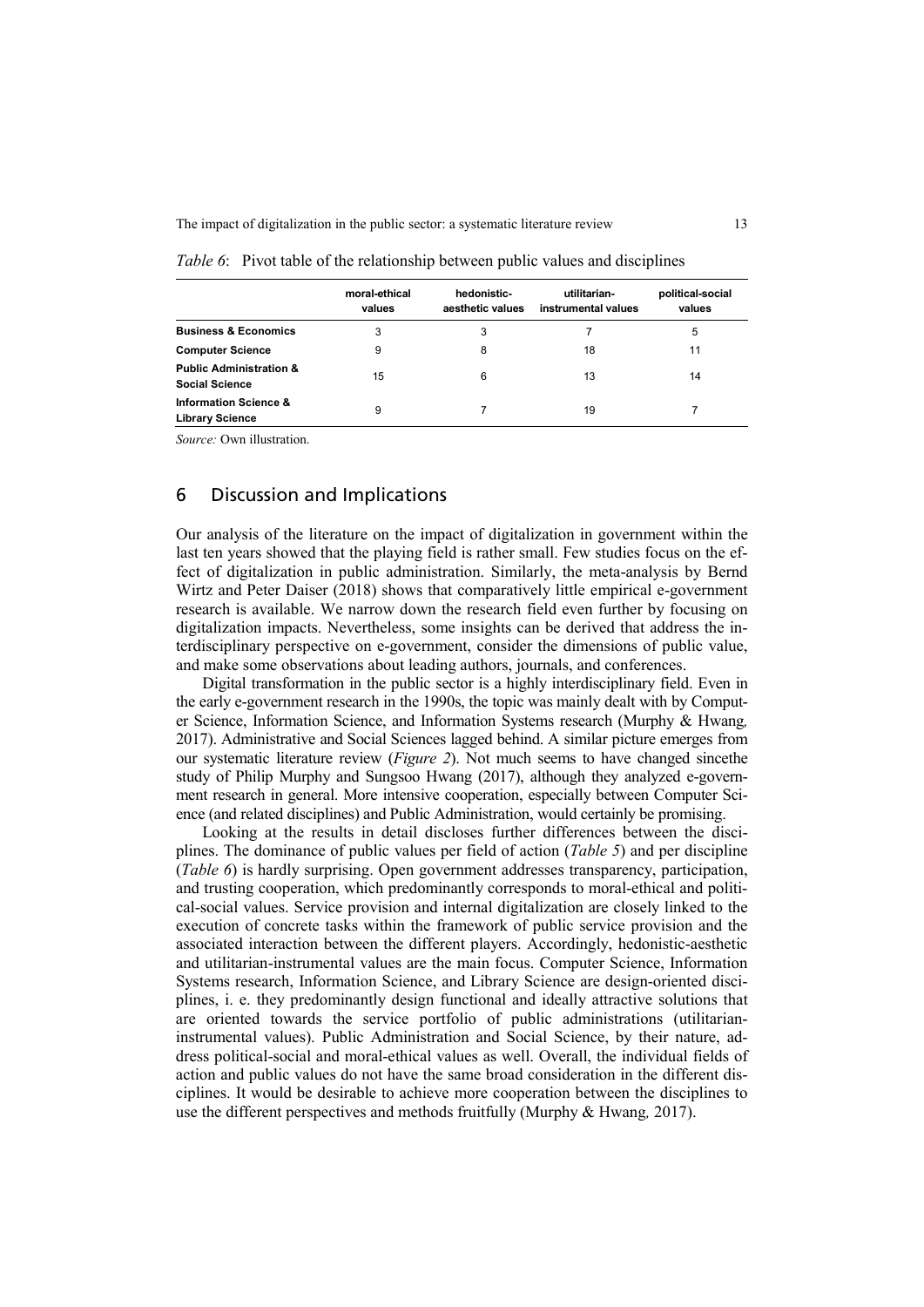Taking the journals and conferences into consideration, where research on the impact of digitalization is presented and published, most empirical papers on impact are published by *Government Information Quarterly*. The journal calls for submissions from various disciplines and is one of the few ranked and peer-reviewed journals, explicitly, focusing on digital government instead of digitalization more broadly or public administration only. Furthermore, in our analysis, we did not include national journals and conferences that publish in languages other than English or are not indexed, which might also be target journals, especially for empirical work analyzing national developments in e-government. Accordingly, we only consider a section of the research landscape in this review.

Concerning the country of the first authors' institutional affiliation, the US, China, and the UK dominate. This focus is not specific for impact research but representative for the respective journals. Looking at all articles published in the journals included in *Table 4* 2011-2020 (n=52,476), the majority of articles is from China (28,080 articles, 53.5%) followed by the US (8,193, 15.6%) and South Korea (3,601, 6.9%).

However, these countries also play a role regarding the investigated cases. The empirical data of the included studies are mostly based on single or multiple case studies in the respective country of institutional affiliation. Accordingly, there is a need for cross-national comparative studies. Regarding the public values addressed, differences can also be found concerning the countries of origin. Research contributions from China tend to focus on utilitarian values, while contributions from the US more often address moral-ethical values.

Overall, the articles tend to address only single public values. A holistic perspective of public values is missing. Although there are some approaches to defining public value through e-government (Twizeyimana & Andersson, 2019), these are not systematically addressed in any of the empirical studies we examined. How public values can be generated by digital government still needs to be further clarified (Twizeyimana & Andersson, 2019). This also applies to the measurement of public values. One way to achieve the value of e-government could be to act in a more participatory and open way (Boin et al., 2020).

Much of e-government research focuses on citizens - especially in the context of the public value debate, which is consistently oriented towards citizens. Our analysis shows that studies with a focus on hedonistic-aesthetic values (i. e., usability) mainly focus on e-governments' impact on citizens. This corresponds to the dominance of government portals (*Millard,* 2010) that neglects an internal view of public organizations and focuses on external impacts instead. However, employees of public organizations are also users of information systems and need to beconsidered when designing them. The performance of public administration and, thus, public value, in our opinion, could be significantly increased if the information systems used internally would also aim to be user-friendly, for instance, regarding public employees' use of algorithmbased assistance systems. This research gap needs to be closed in future research.

Digital transformation is not an end in itself and does not solve all problems, neither within public organizations nor on a societal level. However, to obtain a realistic impression of which problems can be tackled by digitalization and to legitimize these change efforts, more emphasis has to be placed on studying the impact of digitalization. The impact of digitalization in the public sector is closely linked to both specific objectives and effects that are difficult to predict. On the one hand, the impact of e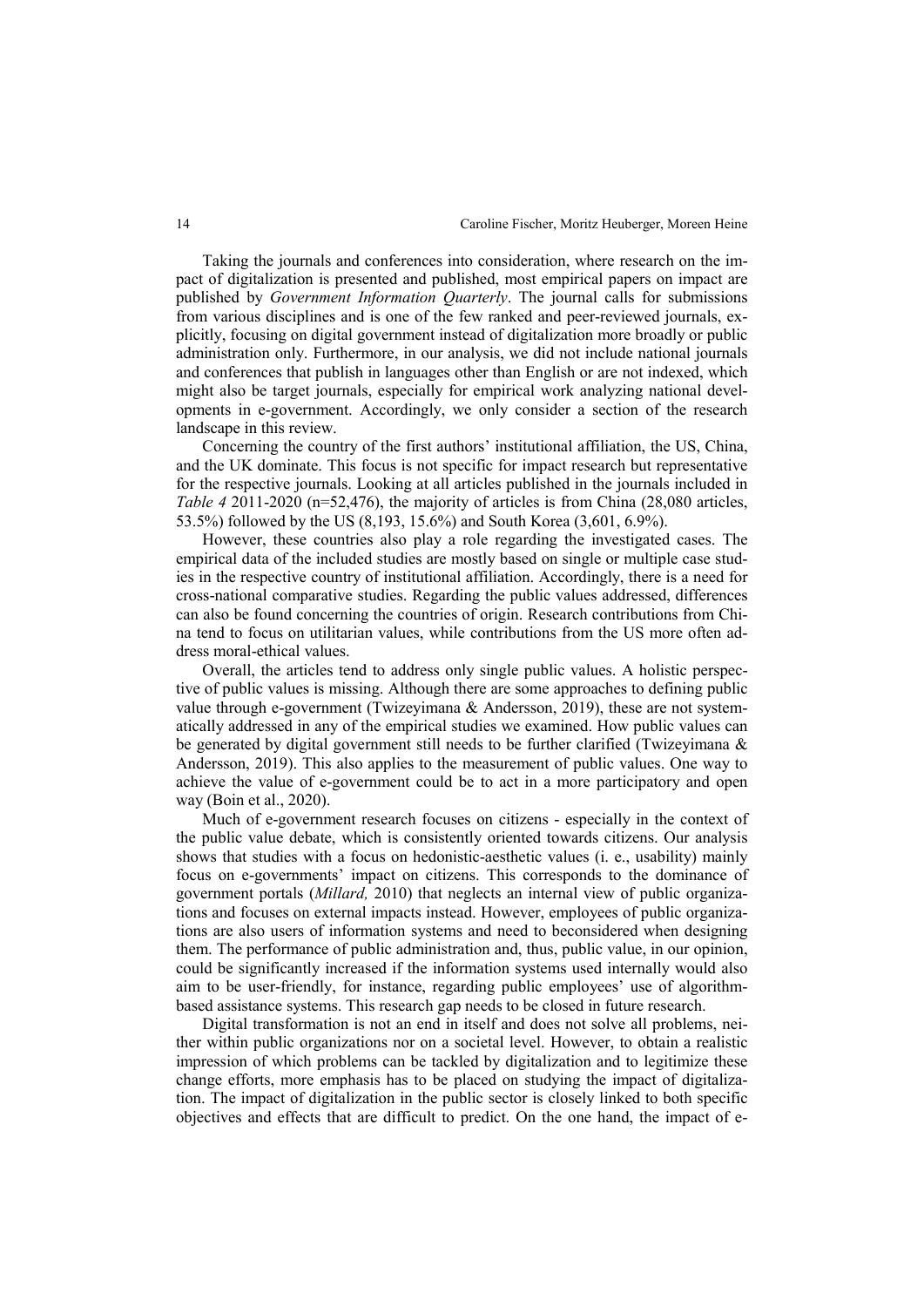government on public value(s) should be demonstrated holistically. On the other hand, unintended effects and tensions between values must also be addressed. On this basis, an approximation of the optimal level of digitalization of single public organizations can be made. These optimal digitalization levels can, for example, be incorporated into e-government maturity models in future research, signalling that not every organization and process needs to be digitalized, but priorities must be defined.

Overall, our analysis reveals significant research gaps regarding the impact of digitalization in public administration and points to possible paths for future research. This symposium attempts to make a small contribution with the articles presented below.

## 7 Articles in this symposium

The journey of this symposium started with a paper development workshop in March 2020. From the initial thirty submissions, fifteen submissions were invited to be presented at this workshop. Ten manuscripts went into peer-review, were reviewed in a double-blind process, and were revised in several stages. Finally, this symposium includes six contributions on the impact of digitalization in the public sector. These articles refer to different target groups and public values affected by different approaches to the digitalization of government. *Table 7* differentiates them according to the criteria analyzed in this literature review.

|                           |                                | Jaeger (2021) | Lemke et al.<br>(2021) | ಕ<br>Rackwitz et<br>(2021) | ಕ<br>đ<br>Schwanholz<br>(2021) | (2021)<br>Tetley-Brown<br>Klein<br>and | ಸ<br>ъ<br>(2021)<br>Wouters |
|---------------------------|--------------------------------|---------------|------------------------|----------------------------|--------------------------------|----------------------------------------|-----------------------------|
| Kind of<br>digitalization | Service Provision              | X             | X                      |                            |                                |                                        | X                           |
|                           | Open Government                | X             |                        |                            | X                              |                                        |                             |
|                           | Internal Change                |               |                        | X                          |                                | X                                      | X                           |
|                           | G2C, C2G                       | X             |                        |                            | X                              |                                        |                             |
| <b>Target group</b>       | G2B, B2G                       |               |                        |                            |                                |                                        |                             |
| of impact                 | G <sub>2</sub> G               |               |                        | X                          |                                |                                        | X                           |
|                           | internal                       |               | X                      | X                          |                                | X                                      |                             |
|                           | moral-ethical value            | X             |                        |                            |                                | X                                      |                             |
| <b>Affected public</b>    | hedonistic-aesthetic value     | X             | X                      |                            |                                |                                        |                             |
| values                    | utilitarian-instrumental value | X             |                        | X                          |                                | X                                      | X                           |
|                           | political-social value         | X             | X                      | X                          | X                              | X                                      |                             |

|  |  | <i>Table 7</i> : Articles building this symposium on the impact of digital transformation |  |  |  |  |
|--|--|-------------------------------------------------------------------------------------------|--|--|--|--|
|  |  |                                                                                           |  |  |  |  |

*Source*: Own illustration.

Two articles in this issue focus on *citizens* as a target group affected by digitalization efforts within government. Birgit Jaeger provides a systematic literature review on the construct of digital citizenship. She identifies different streams of literature on digital citizenship, focusing on digital rights and privacy, political engagement, digital public service, and training and learning.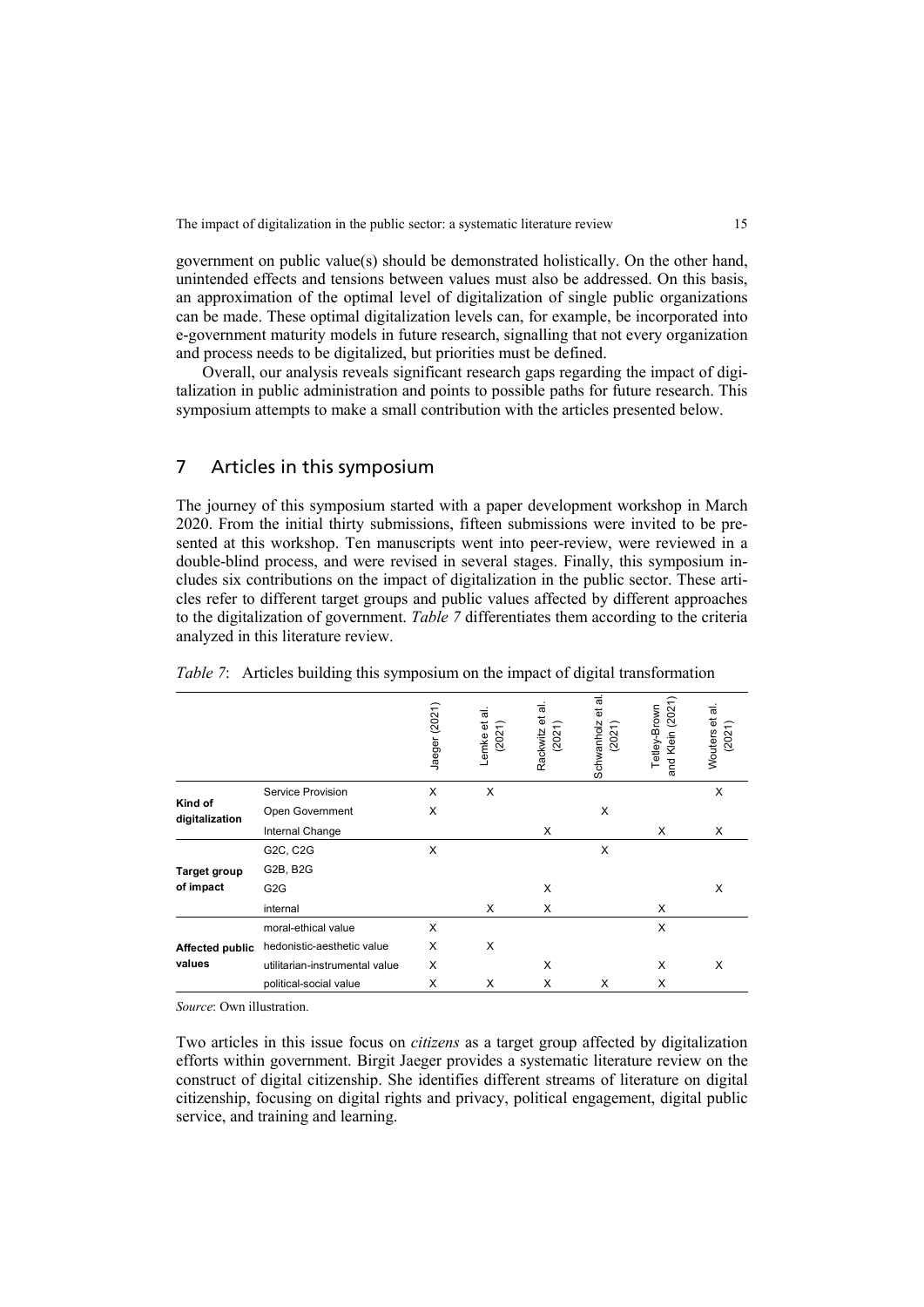Julia Schwanholz, Lavinia Zinser, and Johannes Hindemith focus on a liquid democracy tool as a kind of digital participation. They analyze citizens' initiatives on the German municipal level and show that citizens' decisions in e-participation processes do not always lead to binding policy decisions by local or district councils. They find that the implementation of decisions made by citizens is more likely when it comes to decisions that are less urgent.

Two of the articles included in this issue take a closer look at the impact of digitalization on *employees*. Florian Lemke, Konstantin Ehrhardt, and Olha Popelyshyn focus on how public employees perceive and position themselves with respect to digital government initiatives. The authors provide insights on German and Ukrainian employees by analyzing qualitative survey data on the self-perceived contribution and participation of employees in digital government, as well as their motivation or frustration regarding this involvement.

Lucille Tetley-Brown and Ewan Klein choose another perspective. They focus on public employees and managers in local governments as users and producers of data. They analyze Scottish cases and develop a conceptual framework for the value of data stemmmig from its use. The authors, therefore, claim that developing an organizational culture that creates value with data requires a combination of suitable working practices and technical infrastructure.

Two other articles focus on questions regarding *coordination* in collaborative work settings and inter-organizatonal cooperation. Maike Rackwitz, Thurid Hustedt, and Gerhard Hammerschmid analyze the interaction between collaborative working structures and leadership. They test whether cross-cutting digital endeavors lead to more lateral, network-based approaches to governance. They shed light on three distinct challenges (complexity, risk, and power imbalance) encountered during the implementation of the German Online Access Act.

Stijn Wouters, Veiko Lember, and Joep Crompvoets focus on the coordination of inter-organizational digital public services. Using a case study on the digitalization of invoicing services in the Belgian public administration, they review coordination instruments and study how these evolved over time. They find that successful digital transformation depends on the choice of instruments. This mix of instruments is likely to change dynamically as digital transformation objectives and governance challenges evolve over time.

In this literature review, we discussed different theoretical approaches to digitalization including Public Value Theory, economic evaluation, or the Information Systems Success Model. The challenges associated with the analysis of medium- and long-term, intended and unintended, as well as individual, organizational, and societal impacts can, thus, be met in different ways. The articles comprised in this symposium were selected to allow a broad insight into the variety of approaches to study impact. They analyze impact regarding different aspects, such as cooordination, employees, citizens, organizational culture, and specific processes and services, such as invoicing, participation, and data use. They go beyond the mere analysis of adoption of tools or acceptance by different stakeholders, which is still the focus of research on effects of digitalization in government to date. In this systematic literature review, we identified a lacking holistic perspective to study impact, especially, regarding affected public values. The articles comprising this symposium engage in filling this gap by analyzing multiple dimensions of impact, and combine, for example, effects on users and citizens with in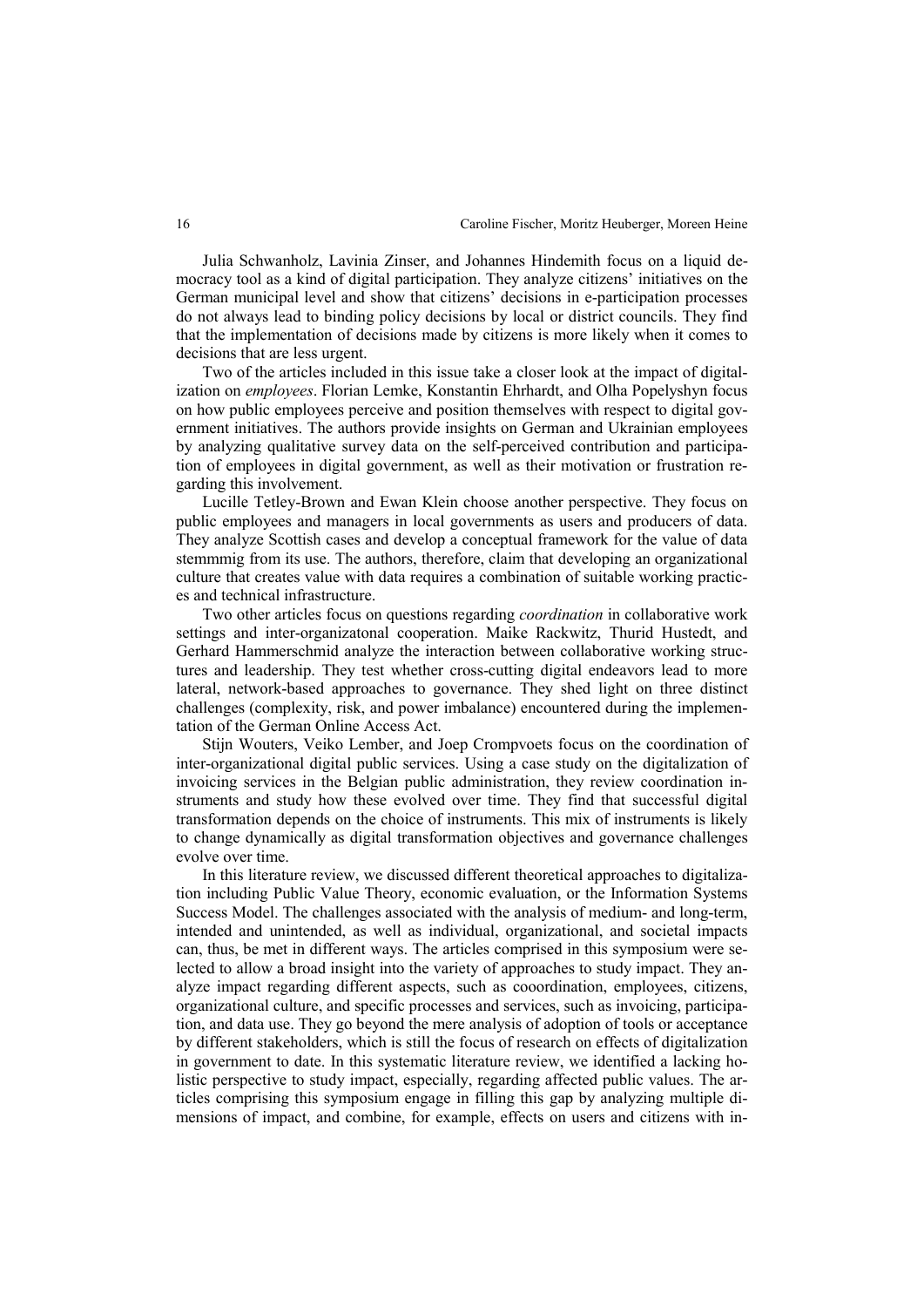The impact of digitalization in the public sector: a systematic literature review 17

ternal impact. We still see the urgent need that future research further develops this approach and sheds more light on entangling these different impact dimensions to get a more comprehensive picture of digitalization effects. Last but not least, by analyzing the literature, we identified a missing focus on internal effects of digitalization, i. e. on impacts regarding processes and structures, employees, their workplace, and tasks. Some of the articles in this symposium take this perspective and we hope that this work can inspire further research on internal impact of digitalization in government.

#### Notes

- <span id="page-16-0"></span>1 We want to thank the Joint eGov and Open Data Innovation Lab at the University of Luebeck and the University of Potsdam for their financial support for the author workshop and open access fees.
- <span id="page-16-1"></span>2 Here, G2C means the interaction of governments with citizens, G2B stands for government to businesses, and G2G describes the interaction between governments.
- <span id="page-16-2"></span>3 Missing numbers indicate "not assignable" in the specific categories, due to missing information about the method in the abstract and the article.

#### References

- Ahn, Michael J. & Bretschneider, Stuart (2011)*.* Politics of E-Government: E-Government and the Political Control of Bureaucracy. *Public Administration Review, 71* (3), 414-424. DOI:10.1111/j.1540-6210.2011.02225.x.
- Alcaide Muñoz, Laura, Rodríguez Bolívar, Manuel Pedro & López Hernández, Antonio Manuel (2017)*.* Transparency in Governments: A Meta-Analytic Review of Incentives for Digital Versus Hard-Copy Public Financial Disclosures. *The American Review of Public Administration, 47* (5), 550-573. DOI:10.1177/0275074016629008.
- Allen, Barbara, Tamindael, Louise E., Bickerton, Sarah H. & Cho, Wonhyuk (2020)*.* Does citizen coproduction lead to better urban services in smart cities projects? An empirical study on eparticipation in a mobile big data platform. *Government Information Quarterly, 37* (1), 101412.DOI:10.1016/j.giq.2019.101412.
- Bannister, Frank & Connolly, Regina (2014)*.* ICT, public values and transformative government: A framework and programme for research. *Government Information Quarterly, 31* (1), 119-128. DOI:10.1016/j.giq.2013.06.002.
- Baum, Christopher & Di Maio, Andrea (2000)*.* Gartner's Four Phases of E-Government Model. Available at: https://www.gartner.com.
- Belcher, Brian & Palenberg, Markus (2018)*.* Outcomes and Impacts of Development Interventions. *American Journal of Evaluation, 39* (4), 478-495. DOI:10.1177/1098214018765698.
- Bertot, John Carlo, Gorham, Ursula, Jaeger, Paul T., Sarin, Lindsay C. & Choi, Heeyoon (2014)*.* Big data, open government and e-government: Issues, policies and recommendations. *Information Polity, 19* (1,2), 5-16. DOI:10.3233/IP-140328.
- Boin, Arjen, Brock, Kathy, Craft, Jonathan, Halligan, John, 't Hart, Paul, Roy, Jeffrey, Tellier, Geneviève & Turnbull, Lori (2020)*.* Beyond COVID‐19: Five commentaries on expert knowledge, executive action, and accountability in governance and public administration. *Canadian Public Administration, 63* (3), 339-368. DOI:10.1111/capa.12386.
- Bozeman, Barry (2007)*. Public Values and Public Interest: Counterbalancing Economic Individualism*. Georgetown University Press.
- Bryson, John M., Crosby, Barbara C. & Bloomberg, Laura (2014)*.* Public Value Governance: Moving Beyond Traditional Public Administration and the New Public Management. *Public Administration Review, 74* (4), 445-456. DOI:10.1111/puar.12238.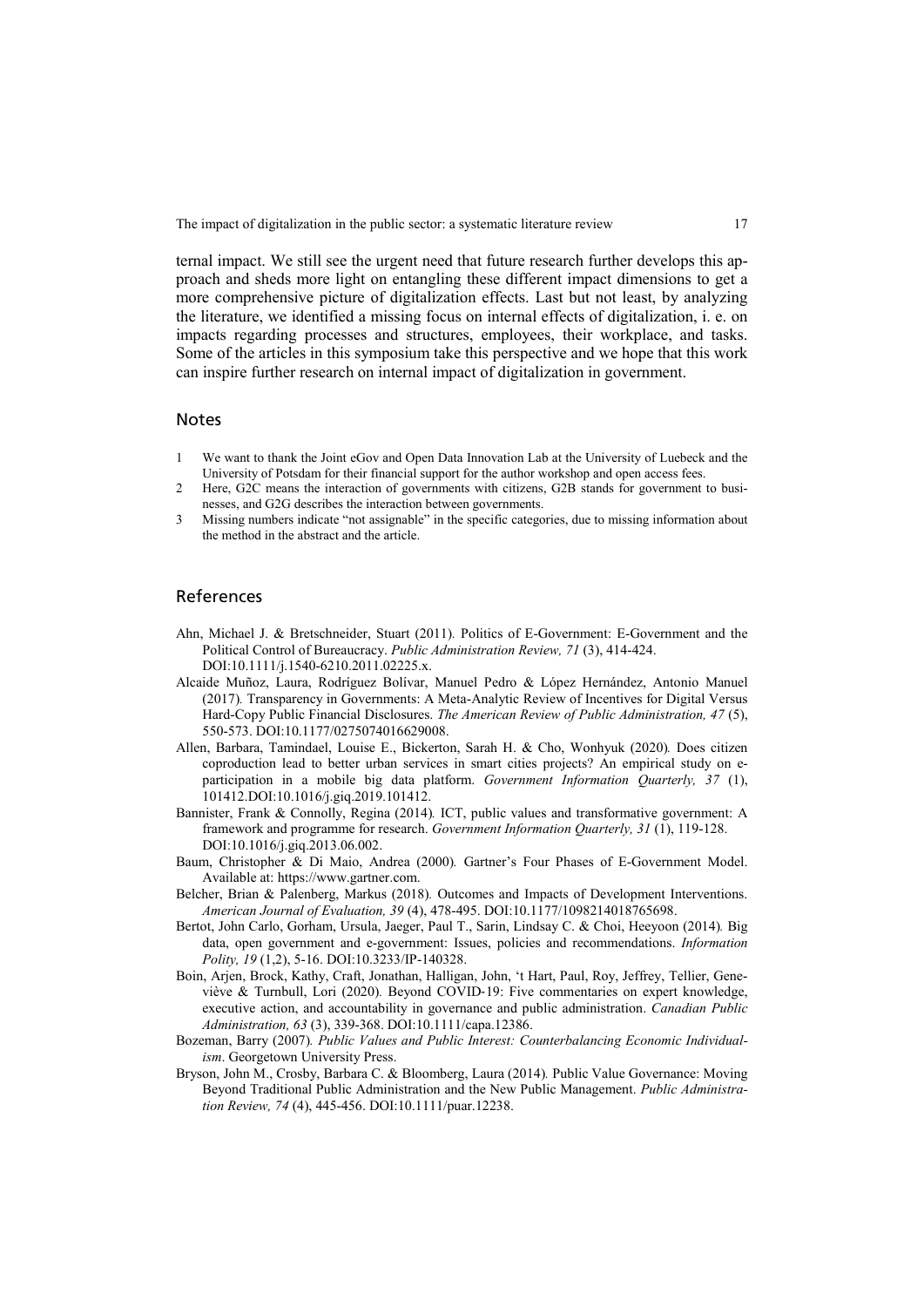- Cordella, Antonio & Bonina, Carla M. (2012)*.* A public value perspective for ICT enabled public sector reforms: A theoretical reflection. *Government Information Quarterly, 29* (4), 512-520. DOI:10.1016/j.giq.2012.03.004.
- Coursey, David & Norris, Donald F. (2008)*.* Models of E‐Government: Are They Correct? An Empirical Assessment. *Public Administration Review, 68* (3), 523-536. DOI:10.1111/j.1540-6210.2008.00888.x.
- Delone, William H. & McLean, Ephraim R. (2003)*.* The DeLone and McLean Model of Information Systems Success: A Ten-Year Update. *Journal of Management Information Systems, 19* (4), 9- 30. DOI:10.1080/07421222.2003.11045748.
- Effah, John, Owusu-Oware, Emmanuel & Boateng, Richard (2020)*.* Biometric Identification for Socioeconomic Development in Ghana. *Information Systems Management, 37* (2), 136-149. DOI:10.1080/10580530.2020.1732528.
- Feeney, Mary K. & Welch, Eric W. (2016)*.* Technology–Task Coupling. *The American Review of Public Administration, 46* (2), 162-179. DOI:10.1177/0275074014547413.
- Fischer, Caroline, Adams, Henna, Hahn, Michelle, Zeidler, Dominik, Möller, Johanna-Katharina, Metzger, Lena, Preller, Lisa-Sophia, Bertheau, Clementine, Hiller, Johannes, Paffhausen, Felix, Heyn, Georg, Hardwiger, Aylin, Martin, Friederike, Hobracht, Pauline, Breiner, Catherine & Hammer, Simon (2019)*. Zukunftsszenarien für die digitale Verwaltung*. Schriftenreihe für Public Management. DOI:10.25932/publishup-43559.
- Fischer, Caroline, Heuberger, Moritz & Heine, Moreen (2021)*. Impact of Digitalization in Public Administration. Dataset and Code*. Available at: https://osf.io/kpz78/.
- Fukumoto, Eriko & Bozeman, Barry (2019)*.* Public Values Theory: What Is Missing? *The American Review of Public Administration, 49* (6), 635-648. DOI:10.1177/0275074018814244.
- Gandía, Juan L., Marrahí, Lucía & Huguet, David (2016)*.* Digital transparency and Web 2.0 in Spanish city councils. *Government Information Quarterly, 33* (1), 28-39. DOI:10.1016/j.giq.2015.12.004.
- Heuberger, Moritz & Schwab, Christian (2021)*.* Challenges of Digital Service Provision for Local Governments from the Citizens' View: Comparing Citizens' Expectations and Their Experiences of Digital Service Provision with the Focus on German One Stop-Shops. In Tomas Bergström, Jochen Franzke, Sabine Kuhlmann & Ellen Wayenberg (Eds.)*, The future of local self-government. European trends in autonomy, innovations and central-local relations* (pp. 115-130). Cham, Switzerland: Palgrave Macmillan.
- Heuermann, Roland (2018)*.* Einleitung. In Roland *Heuermann, Matthias Tomenendal & Christian Bressem* (Hrsg.)*, Digitalisierung in Bund, Ländern und Gemeinden. IT-Organisation, Management und Empfehlungen* (S. 1-8). Berlin, Germany: Springer Gabler.
- Homburg, Vincent (2018). ICT, E-Government and E-Governance: Bits & Bytes for Public Administration. In Edoardo Ongaro & Sandra van Thiel (Eds.)*, The Palgrave handbook of public administration and management in Europe* (pp. 347-361). London, United Kingdom: Palgrave Macmillan. DOI:10.1057/978-1-137-55269-3\_18.
- Jacob, Deden Witarsyah, Fudzee, Mohd Farhan Md, Salamat, Mohamad Aizi & Herawan, Tutut (2019)*.* A review of the generic end-user adoption of e-government services. *International Review of Administrative Sciences, 85* (4), 799-818. DOI:10.1177/0020852319861895.
- Jaeger, Birgit (2021). Digital Citizenship A Review of the Academic Literature. *dms ‒ der moderne staat, 14* (1), 24-42. DOI:10.3224/dms.v14i1.09
- Jehan, Shahzadah Nayyar & Alahakoon, Mudalige Uthpala Indeelinie (2020)*.* Digitalization of Public Services—An Input Output Logit Analysis. *Applied System Innovation, 3* (4), 56. DOI:10.3390/asi3040056.
- Kanungo, Shivraj & Jain, Vikas (2012)*.* Analyzing IT-enabled effectiveness in government sector. *ACM SIGMIS Database: the DATABASE for Advances in Information Systems, 42* (4), 38-62. DOI:10.1145/2096140.2096144.
- Kiki, Tarek El & Lawrence, Elaine (2006)*.* Government as a Mobile Enterprise: Real-time, Ubiquitous Government*.* In *Third International Conference on Information Technology: New Generations, 2006. ITNG 2006 ; 10-12 April 2006, Las Vegas, Nevada* (pp. 320-327). Los Alamitos, Calif.: IEEE Computer Society. DOI:10.1109/ITNG.2006.68.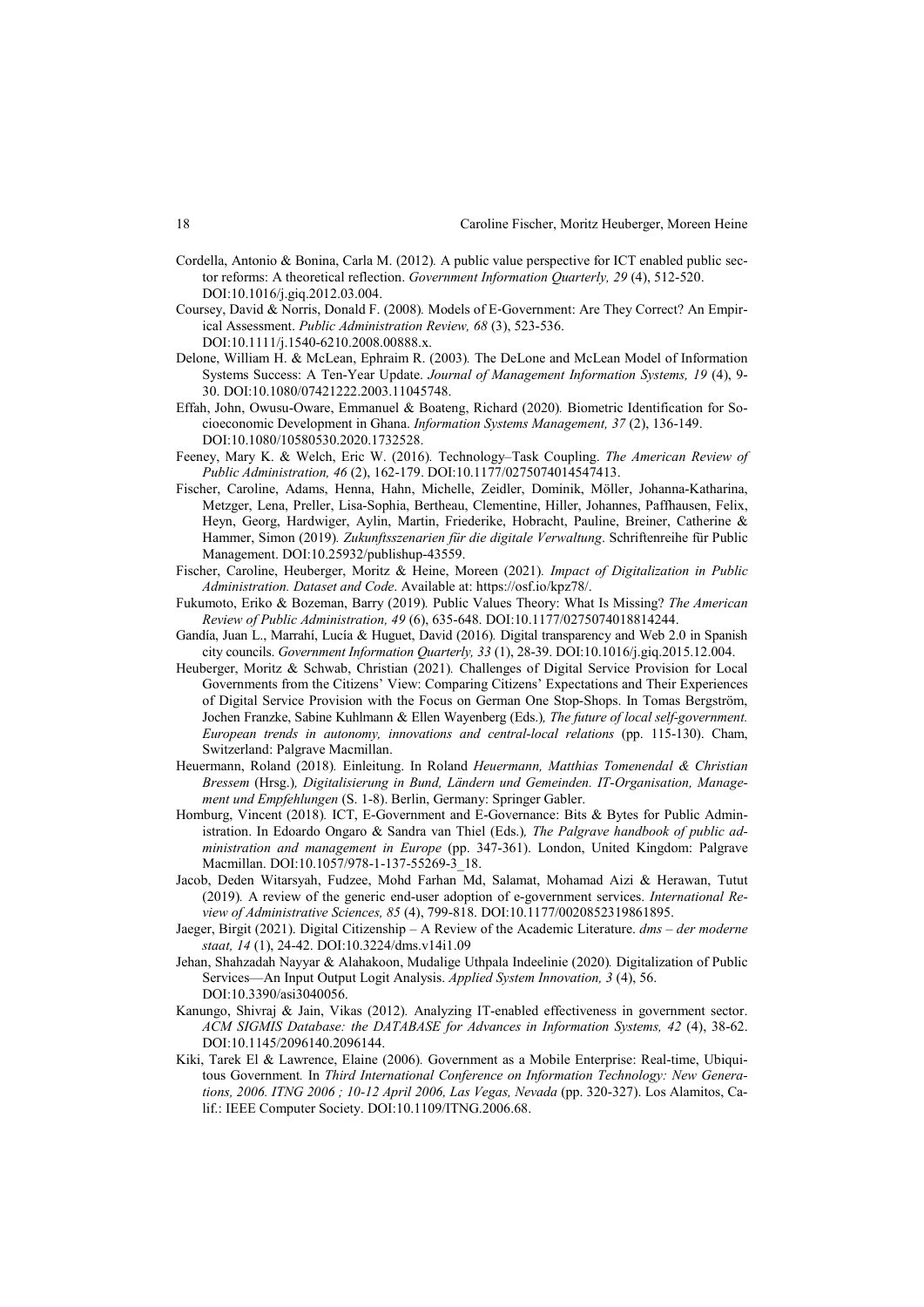The impact of digitalization in the public sector: a systematic literature review 19

- Kim, Soonhee & Lee, Jooho (2012)*.* E-Participation, Transparency, and Trust in Local Government. *Public Administration Review, 72* (6), 819-828. DOI:10.1111/j.1540-6210.2012.02593.x.
- Klischewski, Ralf (2014)*.* When virtual reality meets realpolitik: Social media shaping the Arab government–citizen relationship. *Government Information Quarterly, 31* (3), 358-364. DOI:10.1016/j.giq.2013.10.015.
- Kompella, Lakshminarayana (2020)*.* Socio-Technical Transitions and Organizational Responses: Insights from E-Governance Case Studies. *Journal of Global Information Technology Management, 23* (2), 89-111. DOI:10.1080/1097198X.2020.1752082.
- Kraemer, Kenneth & King, John Leslie (2006)*.* Information Technology and Administrative Reform. *International Journal of Electronic Government Research, 2* (1), 1-20. DOI:10.4018/jegr.2006010101.
- Lemke, Florian, Ehrhardt, Konstantin, Popelyshyn, Olha *(*2021)*.* Support and Resistance of Public Officials Towards Current eGovernment Initiatives – A Case Study on Ukraine and Germany. *dms ‒ der moderne staat, 14* (1), 61-80. DOI:10.3224/dms.v14i1.08.
- Lindgren, Ida, Madsen, Christian Østergaard, Hofmann, Sara & Melin, Ulf (2019)*.* Close encounters of the digital kind: A research agenda for the digitalization of public services. *Government Information Quarterly, 36* (3), 427-436. DOI:10.1016/j.giq.2019.03.002.
- Lips, Miriam (2012)*.* E-Government is dead: Long live Public Administration 2.0. *Information Polity, 17* (3,4), 239-250. DOI:10.3233/IP-120292.
- Meijer, Albert & Bekkers, Victor (2015)*.* A metatheory of e-government: Creating some order in a fragmented research field. *Government Information Quarterly, 32* (3), 237-245. DOI:10.1016/j.giq.2015.04.006.
- Mergel, Ines (2019)*.* Digitale Transformation als Reformvorhaben der deutschen öffentlichen Verwaltung. *dms ‒ der moderne staat, 12* (1), 162-171. DOI:10.3224/dms.v12i1.09.
- Mergel, Ines, Edelmann, Noella & Haug, Nathalie (2019)*.* Defining digital transformation: Results from expert interviews. *Government Information Quarterly, 36* (4), 1-12. DOI:10.1016/j.giq.2019.06.002.
- Meynhardt, Timo (2009)*.* Public Value Inside: What is Public Value Creation? *International Journal of Public Administration, 32* (3-4), 192-219. DOI:10.1080/01900690902732632.
- Millard, Jeremy (2010)*.* Government 1.5: Is the bottle half full or half empty. *European Journal of ePractice, 9* (1), 1-16.
- Moore, Mark H. (2000)*. Creating public value. Strategic management in government.* Cambridge, Mass.: Harvard Univ. Press.
- Morgeson, F. V., VanAmburg, D. & Mithas, S. (2011)*.* Misplaced Trust? Exploring the Structure of the E-Government-Citizen Trust Relationship. *Public Administration Review, 21* (2), 257-283. DOI:10.1093/jopart/muq006.
- Murphy, Philip & Hwang, Sungsoo (2017)*.* Mapping out E-Government Research Literature: How interdisciplinary was it for the blooming decades? *Electronic Government, an International Journal, 13* (1), 1. DOI:10.1504/EG.2017.10006580.
- Nabatchi, Tina (2018)*.* Public Values Frames in Administration and Governance. *Perspectives on Public Management and Governance, 1* (1), 59-72. DOI:10.1093/ppmgov/gvx009.
- OECD*,* 2013*. Development Results. An Overview of Results Measurement and Management*. Available at: https://www.oecd.org/dac/peer-reviews/Development-Results-Note.pdf.
- Ølnes, Svein (2016)*.* Beyond Bitcoin Enabling Smart Government Using Blockchain Technology. In Hans et al. (Eds.)*, Electronic Government* (pp. 253-264). Cham: Springer International Publishing.
- Otieno, Ibrahim & Omwenga, Elijah (2014)*.* Towards the development of a citizen-centric framework for evaluating the impact of eGovernment: A case study of developing countries. In *2014 IST-Africa Conference Proceedings* (pp. 1-9). IEEE. DOI:10.1109/ISTAFRICA.2014.6880644.
- Rackwitz, Maike, Hustedt, Thurid & Hammerschmid, Gerhard (2021)*.* Digital transformation: From hierarchy to network-based collaboration? The case of the German "Online Access Act". *dms der moderne staat, 14* (1), 101-120. DOI:10.3224/dms.v14i1.05.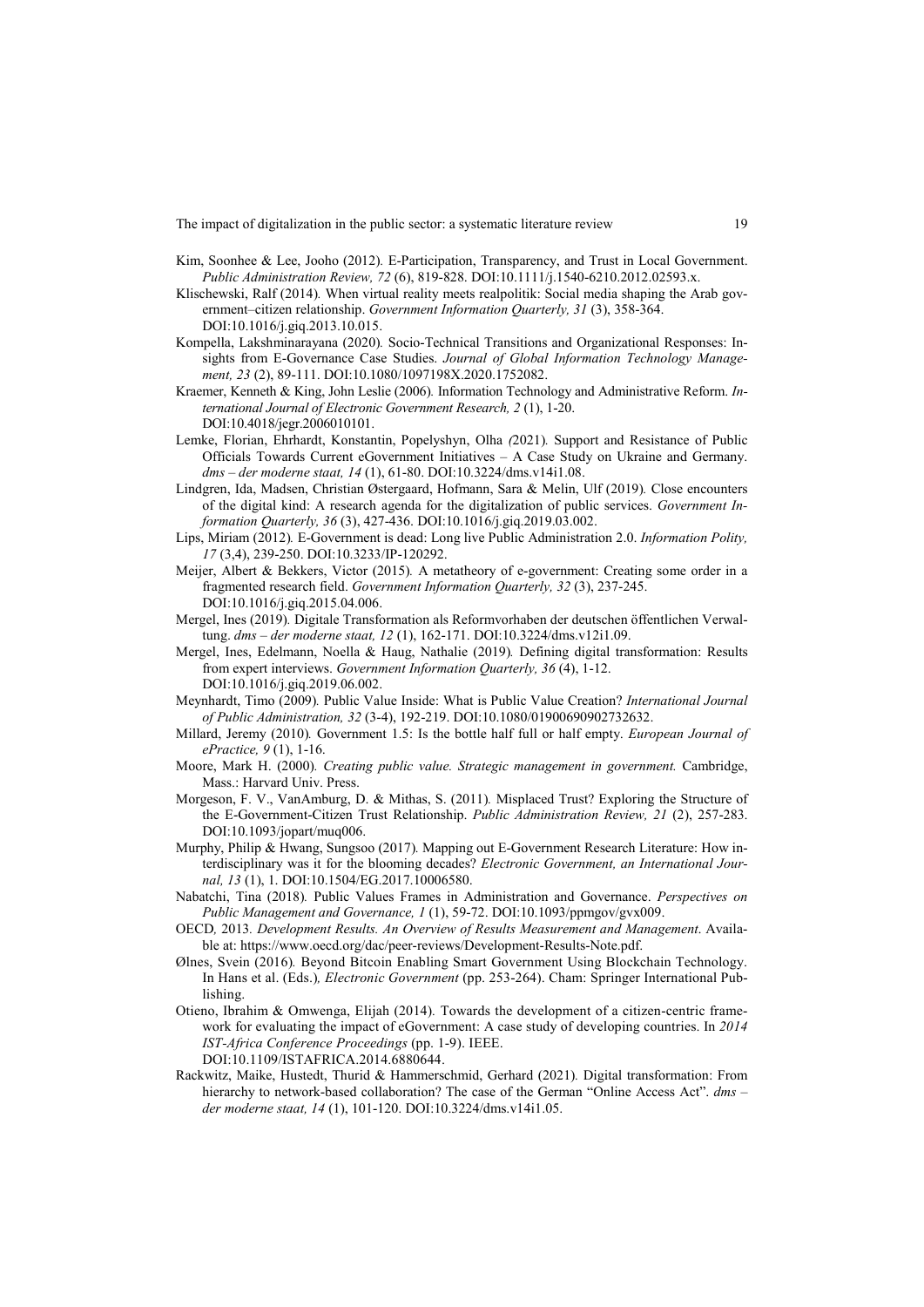- Ranerup, Agneta & Henriksen, Helle Zinner (2019)*.* Value positions viewed through the lens of automated decision-making: The case of social services. *Government Information Quarterly, 36* (4). DOI:10.1016/j.giq.2019.05.004.
- Reddick, Christopher G., Abdelsalam, Hisham M. & Elkadi, Hatem (2011)*.* The influence of egovernment on administrative discretion: the case of local governments in egypt. *Public Administration and Development, 31* (5), 390-407. DOI:10.1002/pad.615.
- Reddick, Christopher G. & Turner, Michael (2012)*.* Channel choice and public service delivery in Canada: Comparing e-government to traditional service delivery. *Government Information Quarterly, 29* (1), 1-11. DOI:10.1016/j.giq.2011.03.005.
- Schwanholz, Julia, Zinser, Lavinia & Hindemith, Johannes (2021). Measuring policy effects: online participation on the municipal level. *dms – der moderne staat, 14* (1), 43-60. DOI:10.3224/dms.v14i1.10
- Smith, Matthew L. (2011)*.* Limitations to Building Institutional Trustworthiness through E-Government: A Comparative Study of Two E-Services in Chile. *Journal of Information Technology, 26* (1), 78-93. DOI:10.1057/jlt.2010.17.
- Song, Changsoo & Lee, Jooho (2016)*.* Citizens' Use of Social Media in Government, Perceived Transparency, and Trust in Government. *Public Performance & Management Review, 39* (2), 430-453. DOI:10.1080/15309576.2015.1108798.
- Sterrenberg, Gary (2017)*.* A Conceptual Framework for Evaluating E Government Systems Success: A Service Ecosystem Approach. In Proceedings of the 50th Hawaii International Conference on System Sciences (2017) (Ed.), *Hawaii International Conference on System Sciences*. DOI:10.24251/HICSS.2017.306.
- Tai, Kuang-Ting, Porumbescu, Gregory & Shon, Jongmin (2020)*.* Can e-participation stimulate offline citizen participation: an empirical test with practical implications. *Public Management Review, 22* (2), 278-296. DOI:10.1080/14719037.2019.1584233.
- Tetley-Brown, Lucille & Klein, Ewan (2021)*.* Exploring data-in-use: the value of data for Local Government. *dms ‒ der moderne staat, 14* (1), 81-100. DOI:10.3224/dms.v14i1.07.
- Thijssen, Peter & van Dooren, Wouter (2016)*.* Going online. Does ICT enabled-participation engage the young in local governance? *Local Government Studies, 42* (5), 842-862. DOI:10.1080/03003930.2016.1189413.
- Twizeyimana, Jean Damascene & Andersson, Annika (2019)*.* The public value of E-Government A literature review. *Government Information Quarterly, 36* (2), 167-178. DOI:10.1016/j.giq.2019.01.001.
- Veeramootoo, Narvadha, Nunkoo, Robin & Dwivedi, Yogesh K. (2018)*.* What determines success of an e-government service? Validation of an integrative model of e-filing continuance usage. *Government Information Quarterly, 35* (2), 161-174. DOI:10.1016/j.giq.2018.03.004.
- West, Darrell M. (2004)*.* E-Government and the Transformation of Service Delivery and Citizen Attitudes. *Public Administration Review, 64* (1), 15-27. DOI:10.1111/j.1540-6210.2004.00343.x.
- Wirtz, Bernd W. & Daiser, Peter (2018)*.* A meta-analysis of empirical e-government research and its future research implications. *International Review of Administrative Sciences, 84* (1), 144-163. DOI:10.1177/0020852315599047.
- Wouters, Stijn, Lember, Veiko & Crompvoets, Joep (2021)*.* Coordinating the digital transformation of inter-organizational public services – The case of e-invoicing in Belgium. *dms ‒ der moderne staat, 14* (1), 121-139. DOI:10.3224/dms.v14i1.06.
- Yeo, Roland K. & Marquardt, Michael J. (2015)*.* Think before you act: organizing structures of action in technology-induced change. *Journal of Organizational Change Management, 28* (4), 511-528. DOI:10.1108/JOCM-12-2013-0247.